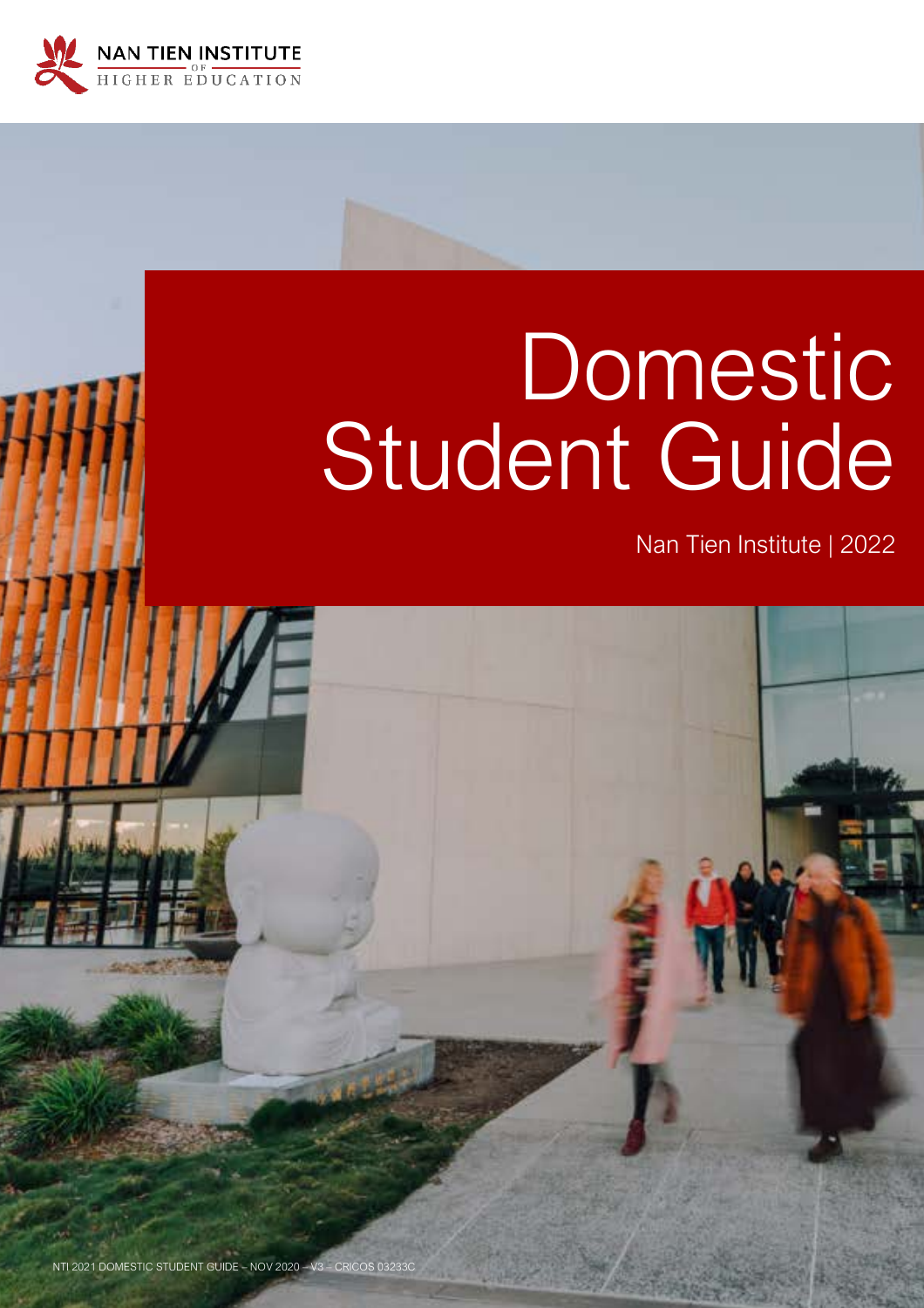# TABLE OF CONTENTS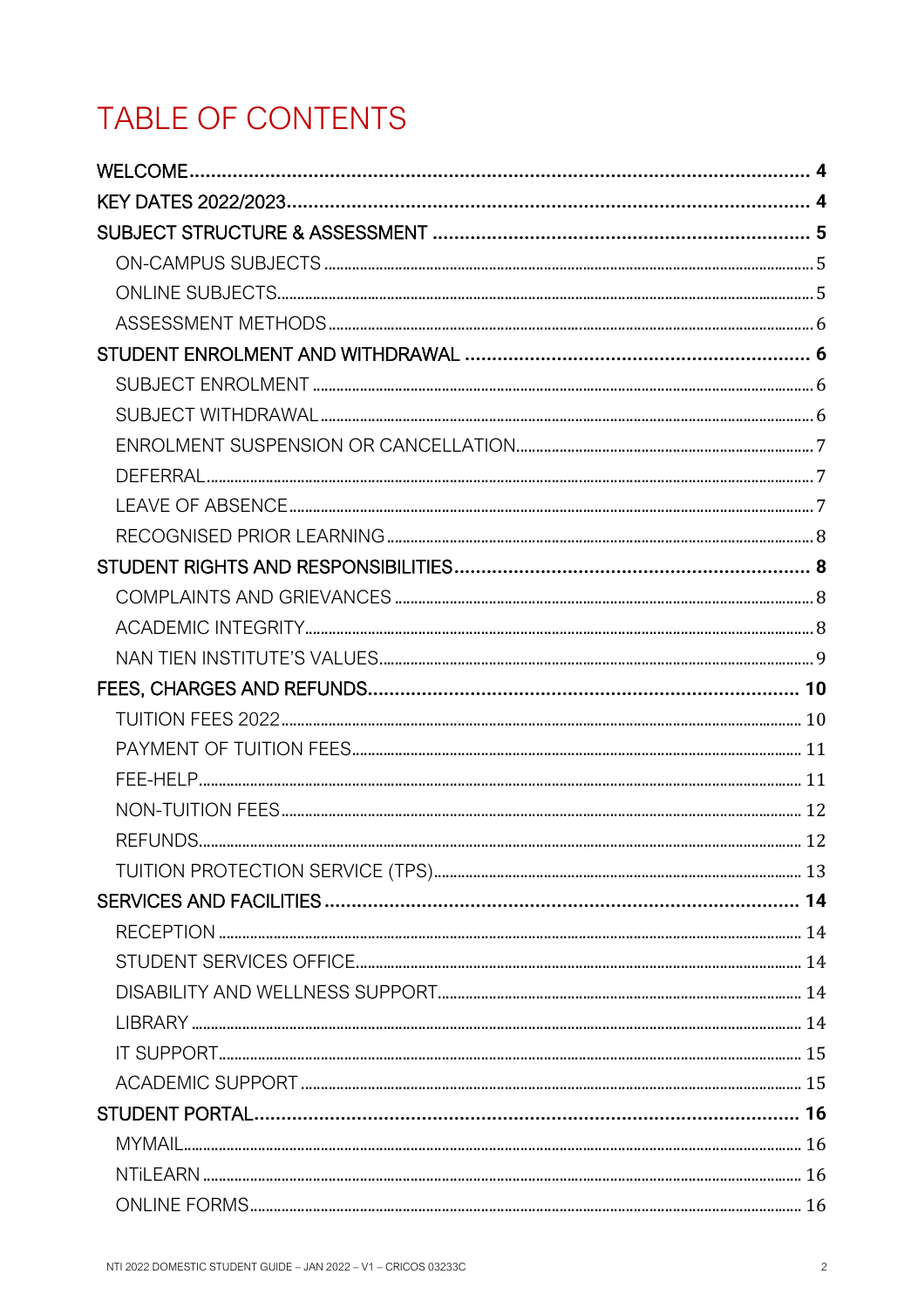

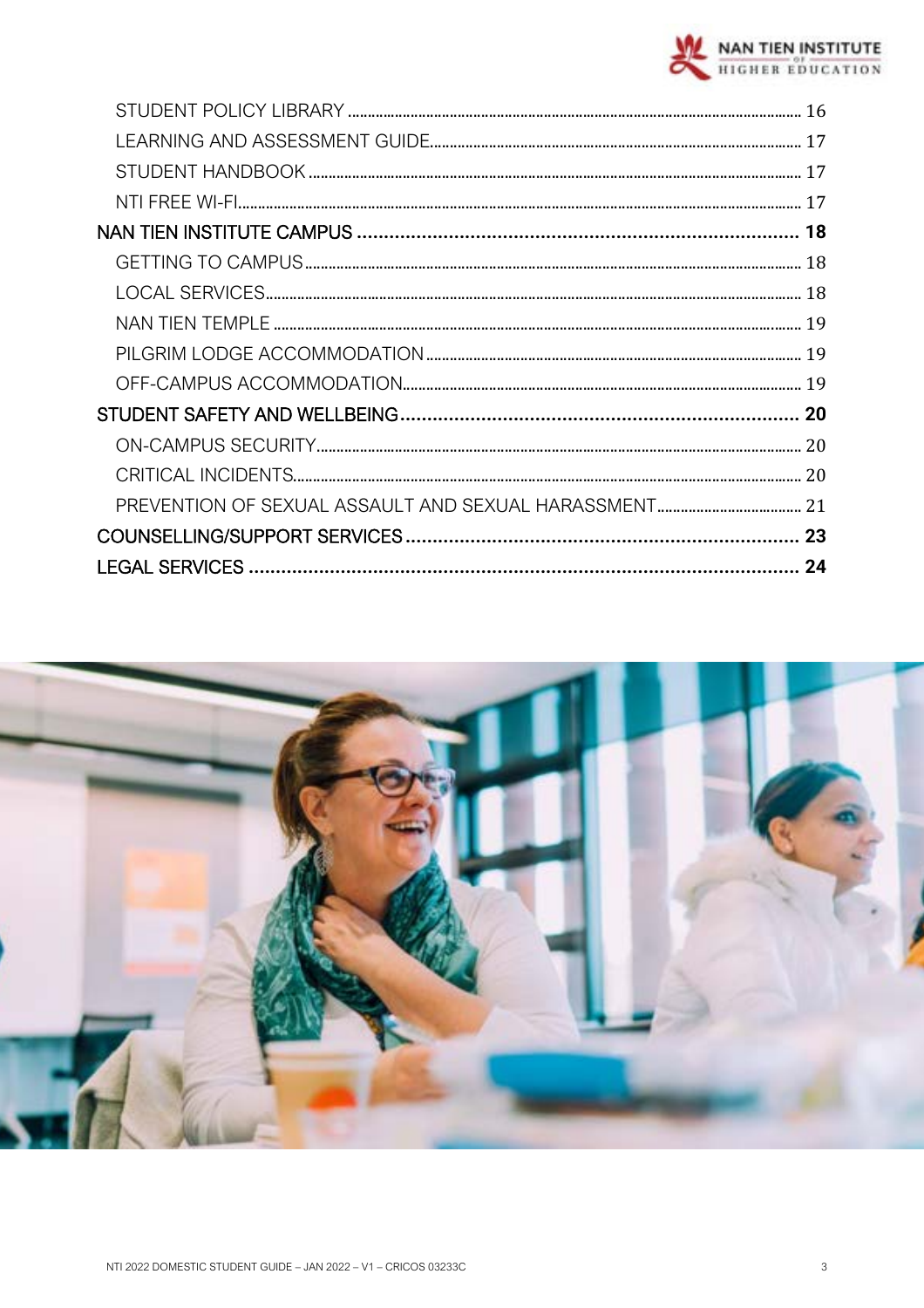

## <span id="page-3-0"></span>WELCOME

Welcome to Nan Tien Institute (NTI)! NTI is a private, non-profit, government accredited, Australian higher education provider, offering courses in the areas of Buddhist studies, health and wellbeing. NTI is one of a relatively small number of institutions in the world offering postgraduate studies grounded in Buddhist wisdom and values.

NTI is proud to welcome students from all over the world. Our students are empowered with an education that is mobile, crosses geographic precincts, cultural, digital, and educational borders, and has numerous transferable and adaptable applications.

NTI prides itself on being a truly international organisation that provides all students with a safe, nurturing, and culturally understanding environment that encourages excellence. We look forward to welcoming you to NTI in 2022!



# <span id="page-3-1"></span>KEY DATES 2022/2023

|                                               | <b>Start Date</b>                                                                                                                                                                                                                                                                                          | <b>End Date</b> |
|-----------------------------------------------|------------------------------------------------------------------------------------------------------------------------------------------------------------------------------------------------------------------------------------------------------------------------------------------------------------|-----------------|
| Semester 1 2022                               | 31-Jan-2022                                                                                                                                                                                                                                                                                                | 03-Jul-2022     |
| Semester Break                                | 04-Jul-2022                                                                                                                                                                                                                                                                                                | 17-Jul-2022     |
| Semester 2 2022                               | 18-Jul-2022                                                                                                                                                                                                                                                                                                | 18-Dec-2022     |
| Summer Break                                  | 19-Dec-2022                                                                                                                                                                                                                                                                                                | 29-Jan-2023     |
| Semester 1 2023                               | 30-Jan-2023                                                                                                                                                                                                                                                                                                | 02-Jul-2023     |
| Semester Break                                | 03-Jul-2023<br>16-Jul-2023                                                                                                                                                                                                                                                                                 |                 |
| Semester 2 2023                               | 17-Jul-2023<br>17-Dec-2023                                                                                                                                                                                                                                                                                 |                 |
| Census Date                                   | Census date is the final date for a student to withdraw from a subject<br>without academic or financial penalty (Fees, Charges and Refunds<br>$Policy)$ .<br>NTI determines a different census date for each subject. Students can<br>view the census date for each subject on the online timetable, or in |                 |
| each subject's Learning and Assessment Guide. |                                                                                                                                                                                                                                                                                                            |                 |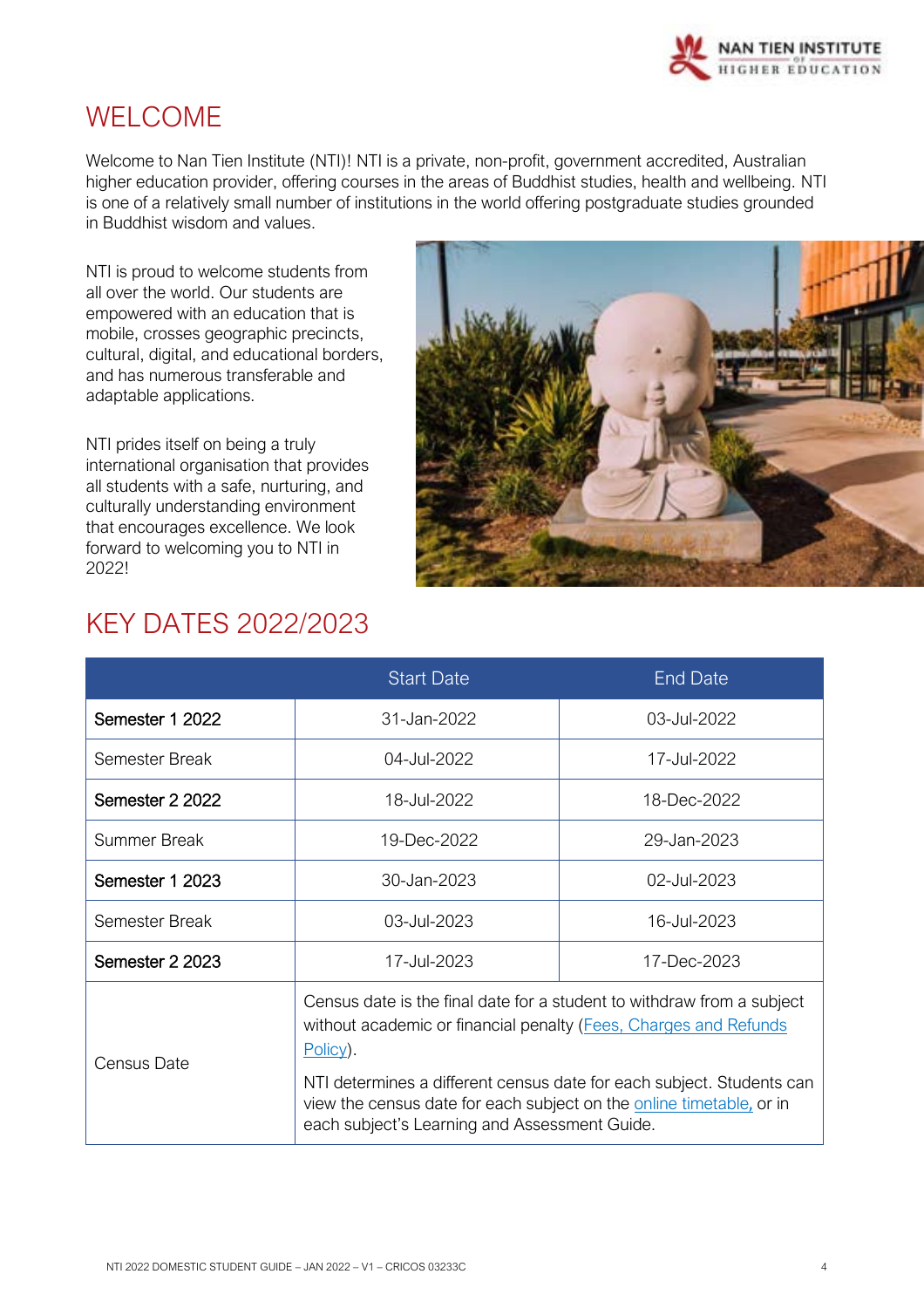

# <span id="page-4-0"></span>SUBJECT STRUCTURE & ASSESSMENT

## <span id="page-4-1"></span>ON-CAMPUS SUBJECTS

Each on-campus subject takes place over a total of five (5) weeks. On-campus subjects are typically\* structured in the following way:

Week 1 Pre-readings and/or assessment tasks

Week 2 Five (5) days of face-to-face lectures and other learning activities, on-campus (9am - 5pm) Week 3 - 5 Self-study and completion of assessments, supported by the lecturer and online resources.

\*Some subject lectures may be scheduled differently. Students should always check the [online](https://www.nantien.edu.au/courses/timetable/)  [timetable](https://www.nantien.edu.au/courses/timetable/) or the subject's Learning and Assessment Guide for clarification.

Students who are attending their first on-campus subject are encouraged to visit the Reception Desk on their first day of class. New students will have the opportunity to meet members of staff, take a short tour of campus, and have their photo taken and student ID issued.

If you would like to arrange a visit to campus prior to the commencement of your course, you are welcome to contact the Student Services Office directly to organise an appointment.

## CHANGES TO ON-CAMPUS CLASSES DURING COVID-19

Due to COVID-19, NTI has implemented measures to reduce the health risk to students, staff, and the wider community. One of these measures is the temporary closure of NTI's physical campus. Due to this, all on-campus subjects will be delivered via digital classrooms until further notice.

Our digital classrooms aim to recreate the physical classroom experience, with no changes to subject content, duration, lecture dates, or timetable scheduling. The only difference being that intensive lectures usually held on-campus, will now be hosted via Zoom live learning sessions (from 9am – 5pm, including breaks).

Please note that there are no changes to the delivery of **online subjects.** 

Students can contact Student Services for further information about digital classrooms. We look forward to welcoming you to NTI's digital campus!

## <span id="page-4-2"></span>ONLINE SUBJECTS

Online subjects take place over ten (10) weeks with readings, assessments, lectures, and learning activities taking place throughout this period.

Online subjects are delivered through NTI's online learning platform NTiLearn (accessible via the Student Portal). Further information about each online subject is outlined in each subject Learning and Assessment Guide.

While online students may not have the opportunity to visit NTI's physical campus, this Domestic Student Guide (and the online Student Support Guide available via through NTiLearn) outlines the ways in which students can connect with support staff.

Students can contact the Student Services Office for further information about studying online.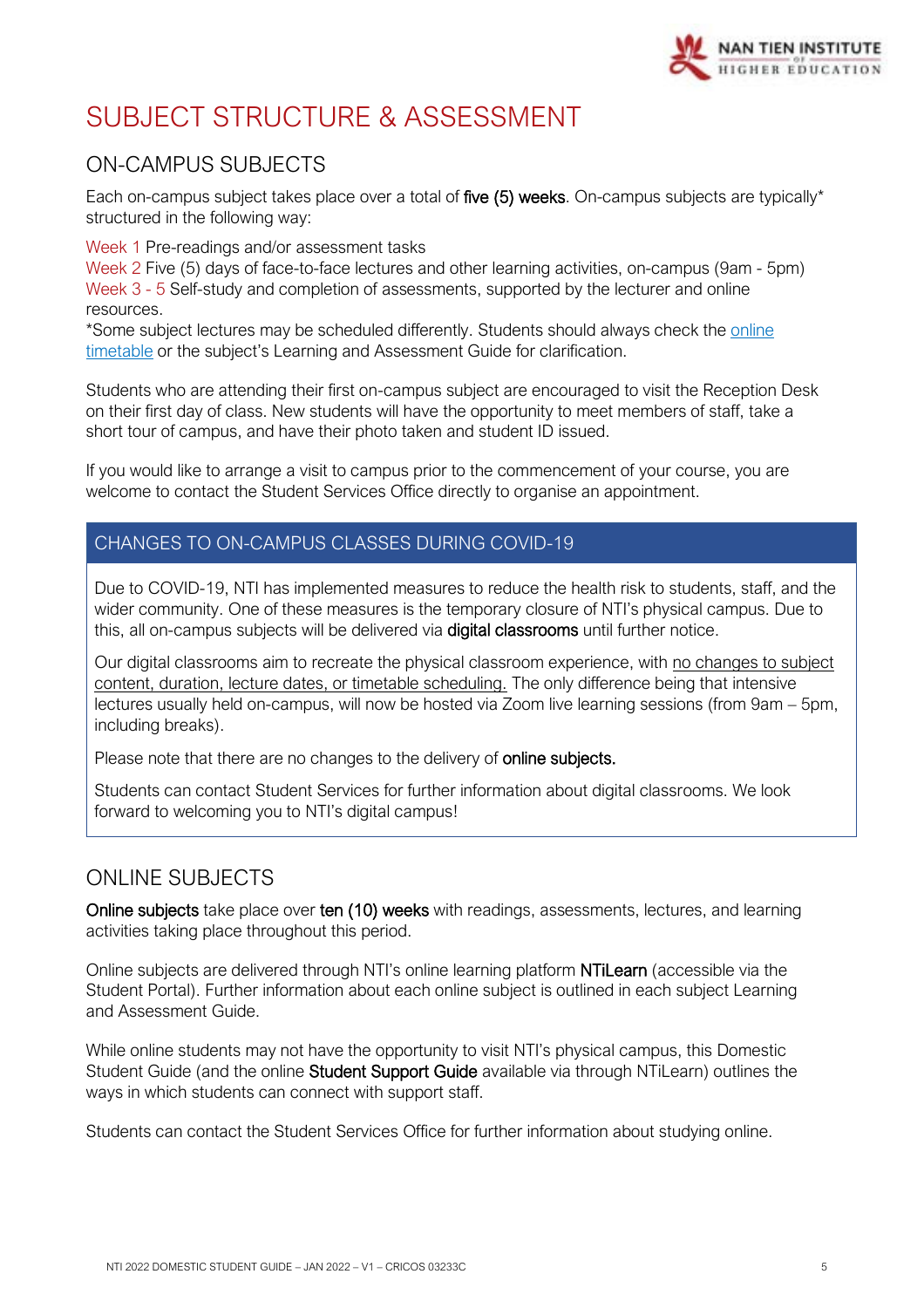

## <span id="page-5-0"></span>ASSESSMENT METHODS

Student learning is assessed through a variety of formats, depending on the learning outcomes of a subject/course, the purpose of an assessment, and the skills/knowledge a student is required to demonstrate. Assessment details are available in each subject Learning and Assessment Guide, accessible via NTiLearn. More information about NTiLearn is available below under the Student Portal section of this quide.

Assessment formats utilised by NTI include (but are not limited to): essays, quizzes, reports, literature reviews, peer-reviews, research projects, reflective journals, annotated bibliographies, case studies, debates, presentations, interviews, and self-assessments. Students may be required to complete assessments individually, or they may be required to work with fellow classmates to complete and submit work as a group.

Depending on the advice outlined in the Learning and Assessment Guide, students may be required to submit work in-class or upload them to NTiLearn. The due date, weighting, length, details, and marking criteria for each assessment is provided in the Learning and Assessment Guide.

If a student has any questions about their assessments, they can contact their subject lecturer or Head of Program for further clarification. Students can also receive assistance with their assessments from Academic Support Officers and peer-mentors (further information provided under the Services and Facilities section of this quide).

# <span id="page-5-1"></span>STUDENT ENROLMENT AND WITHDRAWAL

## <span id="page-5-2"></span>SUBJECT ENROLMENT

Domestic students may choose to enrol in either full-time or part-time study to complete their course with NTI. The standard full-time study load is eight (8) subjects per year, and four (4) subjects per semester [\(Student Enrolment Policy\)](https://policy.nantien.edu.au/student-services/student-enrolment-policy).

Students can view their course structure (the list of eligible core and elective subjects required to complete their course) in their Letter of Offer, or by checking your [course page on NTI's website](https://www.nantien.edu.au/courses/).

Students enrolled in the Health and Social Wellbeing, Applied Buddhist Studies, or Humanistic Buddhism programs can submit a Subject Enrolment Form via the Student Portal, to enrol in subjects for an upcoming semester. Students enrolled in the Mental Health program can submit a **Mental** Health Subject Enrolment Form via the Student Portal, to enrol in subjects for an upcoming semester.

Students will receive an email confirmation from Student Services once their subject enrolment has been processed. All students are encouraged to contact Student Services if they would like any advice on subject selection and enrolment.

## <span id="page-5-3"></span>SUBJECT WITHDRAWAL

Students may withdraw from a subject/s by submitting a **Subject Withdrawal Form** via the Student Portal. Students will receive an automated email confirming the submission of their Subject Withdrawal Form, and a confirmation email from once their withdrawal has been processed.

Students may withdraw from a subject without academic or financial penalty if they submit a Subject Withdrawal Form by the subject census date (as per the [Fees, Charges and Refunds Policy\)](https://policy.nantien.edu.au/student-services/fees-charges-and-refunds-policy). NTI's Academic Dean may approve a student's late withdrawal from a subject in compassionate or compelling circumstances (as outlined in the [Fees, Charges and Refunds Policy](https://policy.nantien.edu.au/student-services/fees-charges-and-refunds-policy) and the Student [Enrolment Policy\)](https://policy.nantien.edu.au/student-services/student-enrolment-policy).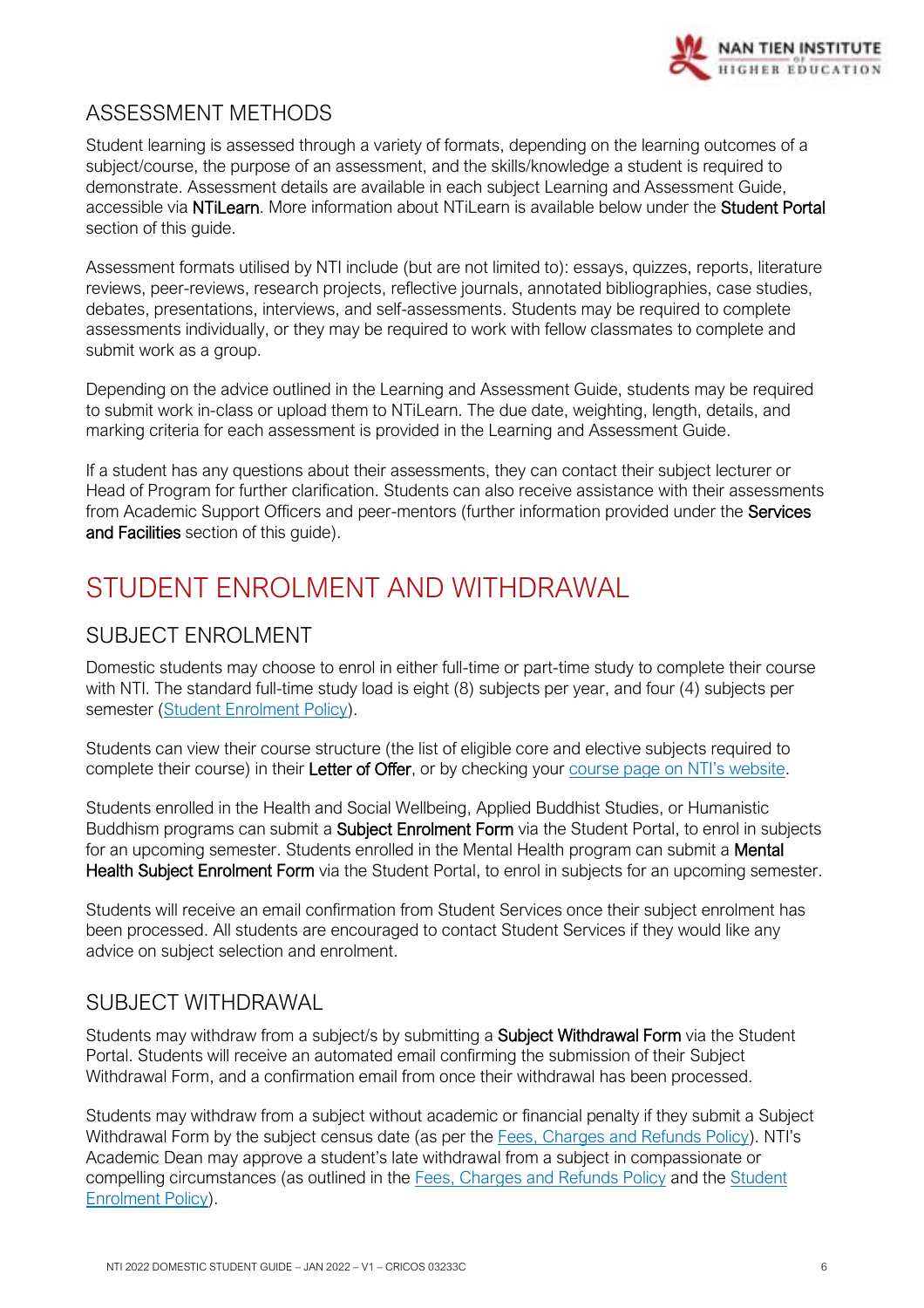

## <span id="page-6-0"></span>ENROLMENT SUSPENSION OR CANCELLATION

A student's enrolment in a course may be suspended or cancelled for reasons including, but not limited to:

- $\Box$  failing to comply with NTI policies
- $\square$  gaining admission to an NTI course by submitting incomplete, inaccurate, fraudulent, or misleading documentation (as per the [Selection and Admissions Policy\)](https://policy.nantien.edu.au/student-services/selection-and-admission-policy)
- $\Box$  failing to meet course progress requirements (as per the [Student Enrolment Policy\)](https://policy.nantien.edu.au/student-services/student-enrolment-policy)
- $\Box$  committing academic or non-academic misconduct (as explained in the Academic Integrity [Policy](https://policy.nantien.edu.au/student-services/academic-integrity-policy) an[d Student Misconduct Policy\)](https://policy.nantien.edu.au/student-services/student-misconduct-policy)
- $\Box$  failing to pay part or all of tuition fees by the due date [\(Fees, Charges and Refunds Policy\)](https://policy.nantien.edu.au/student-services/fees-charges-and-refunds-policy)

Suspension is a temporary cancellation of a student's enrolment at NTI (for a period of no more than 12 months). Following a period of suspension, a student has the automatic right to resume their studies in their course (or equivalent course) with NTI.

Exclusion is the cancellation of a student's enrolment (for a period of no more than 24 months). Unlike a suspension, a student does not have the automatic right of re-admission to their course following their exclusion from NTI. If a student wishes to resume their studies after a period of exclusion, they must re-apply for admission to NTI following the procedures outlined in the [Selection and Admission](https://policy.nantien.edu.au/student-services/selection-and-admission-policy)  [Policy.](https://policy.nantien.edu.au/student-services/selection-and-admission-policy) A student's previous enrolment with NTI will not guarantee their re-admission to NTI.

Further information about enrolment suspension and cancellation can be found in the [Student](https://policy.nantien.edu.au/student-services/student-enrolment-policy)  [Enrolment Policy.](https://policy.nantien.edu.au/student-services/student-enrolment-policy)

#### <span id="page-6-1"></span>**DEFFRRAL**

Students who receive a Letter of Offer to study with NTI, but who wish to postpone (delay) starting their studies with NTI, can apply to defer their course. Students can defer the commencement of their course for a period of up to twelve (12) months.

To request a deferral, students must complete a Deferment Application Form and submit this to the Student Services Office. Further information about course deferral can be found in the [Selection and](https://policy.nantien.edu.au/student-services/selection-and-admission-policy)  [Admissions Policy.](https://policy.nantien.edu.au/student-services/selection-and-admission-policy)

Students with any questions about deferring their studies with NTI can contact the Student Services Office for assistance.

## <span id="page-6-2"></span>LEAVE OF ABSENCE

As outlined in the [Student Enrolment Policy,](https://policy.nantien.edu.au/student-services/student-enrolment-policy) students enrolled in a course may apply to take a leave of absence from their studies. Leave of absence allows a student to take a break from their studies for a period of up to twelve (12) months, while maintaining their enrolment in their course.

To apply for a leave of absence, students must complete a Leave of Absence Form and submit the completed form (and any relevant supporting documentation) to the Student Services Office for processing.

Students who withdraw from all subjects in a study period without obtaining an approved leave of absence may have their enrolment lapse. Once their enrolment has lapsed, a student will be required to re-apply for admission to the course.

Students who take a leave of absence from their course for more than one (1) year should note that the course rules and conditions under which they originally enrolled may change during their period on leave, and that they may be subject to the rules and conditions as they apply at the time that they return to their course.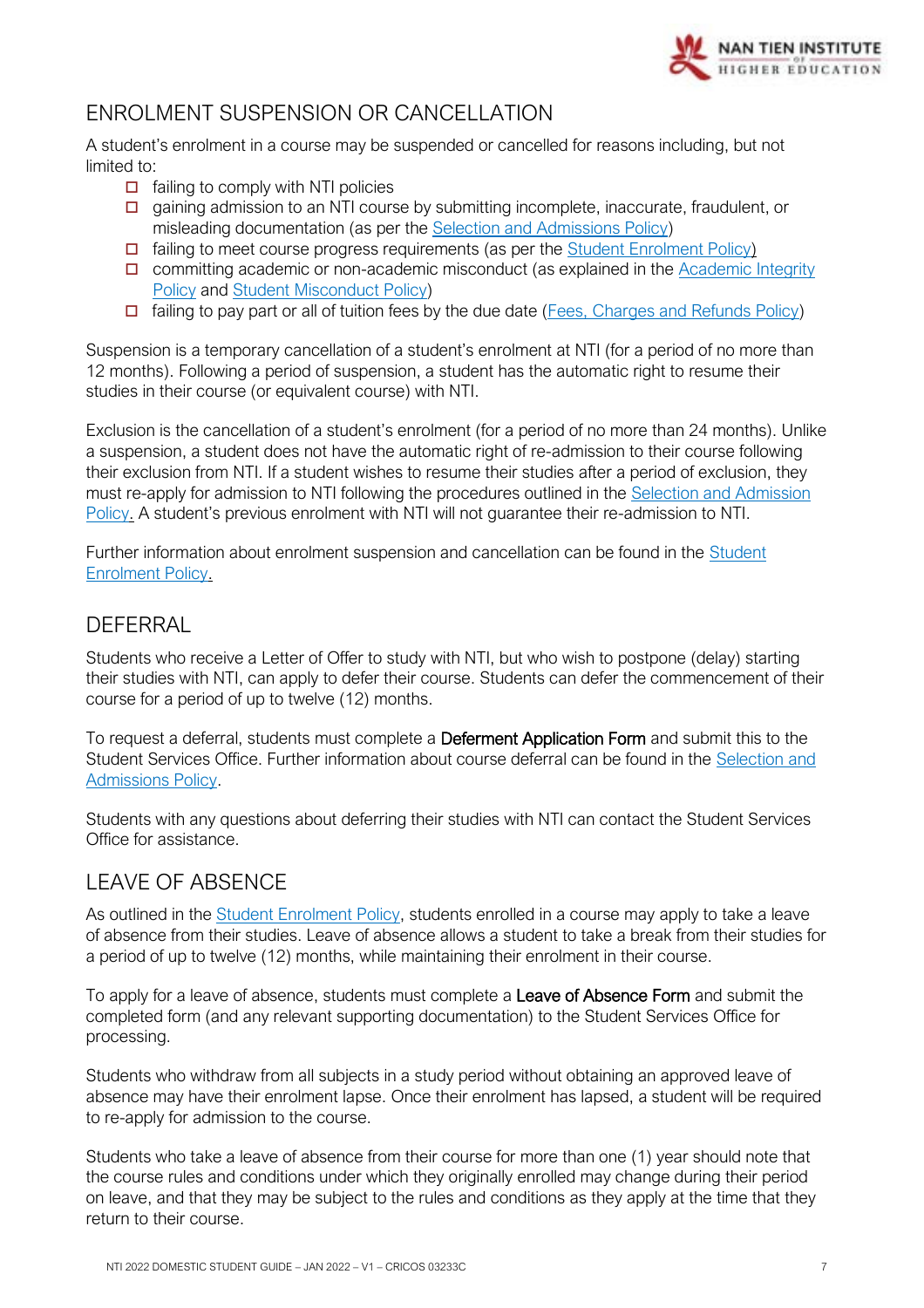

## <span id="page-7-0"></span>RECOGNISED PRIOR LEARNING

Students may apply to receive recognition of prior learning (RPL) to receive credit for previous formal or informal learning. The RPL process involves the assessment of relevant prior learning to determine the outcome of a student's application for credit (as outlined in the [Recognition of Prior Learning](https://policy.nantien.edu.au/student-services/recognition-prior-learning-rpl-policy)  [Policy\)](https://policy.nantien.edu.au/student-services/recognition-prior-learning-rpl-policy).

To apply for RPL, you must submit an **Application for Recognition of Prior Learning Form** and all necessary supporting documentation to the Student Services Office at the time of your application to NTI. RPL applications are assessed by your relevant Head of Program. You will receive written notification from the Student Services Office regarding the outcome of your RPL application.

# <span id="page-7-1"></span>STUDENT RIGHTS AND RESPONSIBILITIES

## <span id="page-7-2"></span>COMPLAINTS AND GRIEVANCES

NTI is committed to providing a safe, harmonious, supportive, and productive environment for all its students. NTI's student policies outline the complaint and appeal procedures related to various specific aspects of the student life cycle.

All students have the right to lodge a complaint or grievance with NTI if they have a concern or complaint about unfair treatment, discrimination, harassment, vilification and/or bullying. If a student has a concern or complaint that is not addressed within a specific NTI policy, they can report their grievance as per the process outlined in the [Student Grievance Policy.](https://policy.nantien.edu.au/student-services/student-grievance-policy)

There are three (3) stages to addressing a student grievance:

- $\Box$  an informal discussion: where a student will try to address the concern or complaint with the person responsible for the decision, action or behaviour that has caused the grievance.
- $\Box$  a formal review: where a student has attempted and informal discussion, but the grievance is not resolved, the student can lodge a formal written complaint with the President of NTI.
- $\Box$  an external review: where a student is unsatisfied with the formal review, they can refer the grievance to an external body for review.

For further information about complaints and grievances, students can read the [Student Grievance](https://policy.nantien.edu.au/student-services/student-grievance-policy)  [Policy.](https://policy.nantien.edu.au/student-services/student-grievance-policy)

## <span id="page-7-3"></span>ACADEMIC INTEGRITY

All students should familiarise themselves with NTI's [Academic Integrity Policy.](https://policy.nantien.edu.au/student-services/academic-integrity-policy) This policy outlines NTI's commitment to academic integrity, the roles and responsibilities of students and staff in promoting academic integrity, and NTI's response to academic misconduct.

Academic integrity involves upholding ethical standards in all aspects of academic work, including learning, teaching, and research. It involves acting with the principles of honesty, fairness, trust, and responsibility, and requires respect for knowledge and its development.

Academic misconduct means any action or attempted action that may result in an unfair academic advantage to one or more students. Academic misconduct covers a wide range of behaviour and activities, including:

- **D** Plagiarism
- □ Self-Plagiarism
- **D** Collusion
- $\Box$  Cheating
- $\Box$  Any act or omission that can be regarded as academically dishonest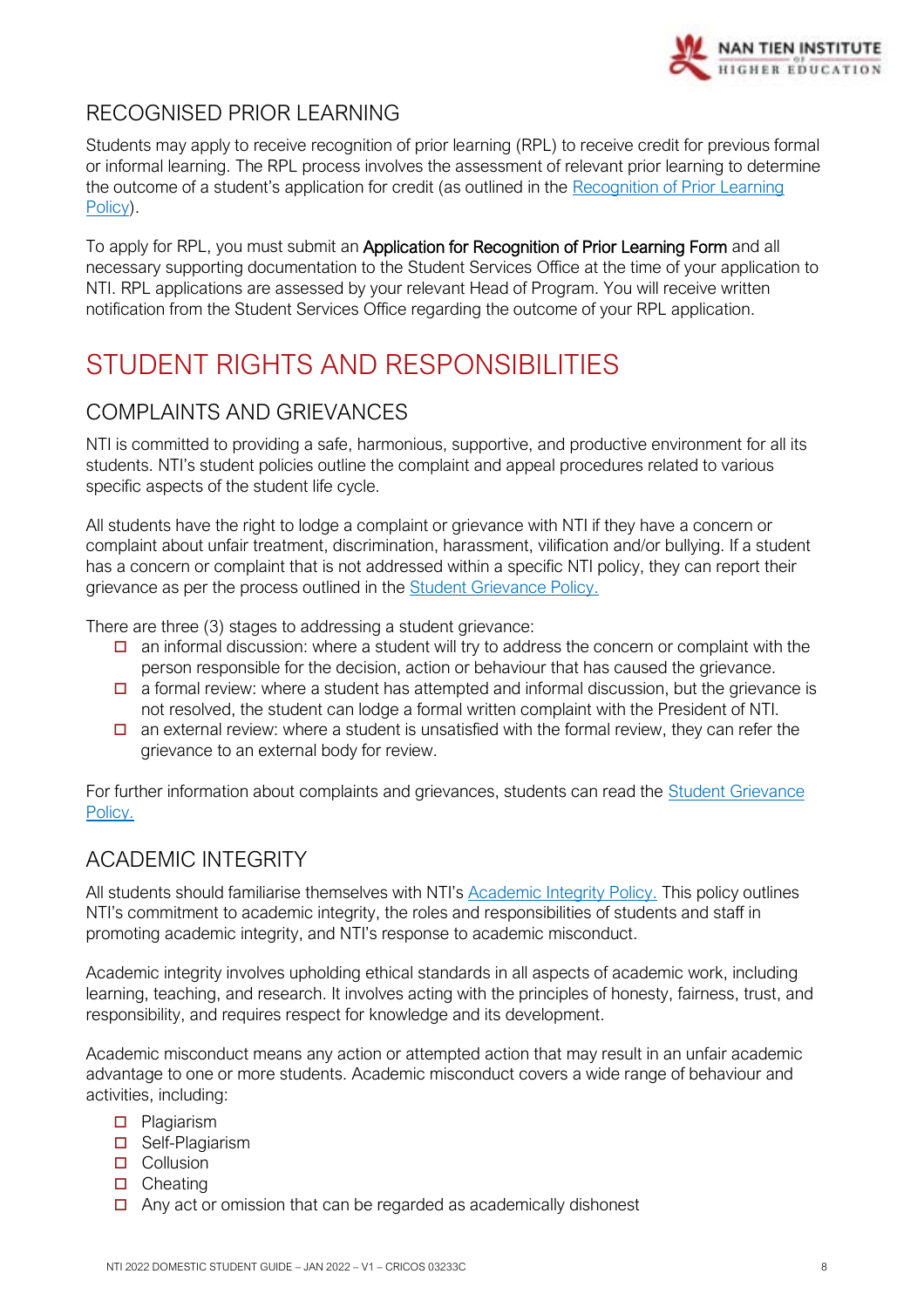

NTI has systems and processes in place to detect academic misconduct. If academic misconduct is detected, the matter will be investigated, and a student may be penalised depending on the severity of the academic misconduct. A student may appeal the outcome of an academic misconduct investigation.

Further details about behaviours and activities considered academic misconduct, the detection of academic misconduct, investigation and outcomes of academic misconduct reviews, and the appeals process are provided in the [Academic Integrity Policy.](https://policy.nantien.edu.au/student-services/academic-integrity-policy)

## <span id="page-8-0"></span>NAN TIEN INSTITUTE'S VALUES

NTI's values, which we seek to nurture in our students, and express in both our academic life and the administration of NTI, are:

#### **Compassion**

Openness to and awareness of our interdependence with others; being present to others; empathy with and kindness to others, especially those who are suffering.

#### Wisdom

Inquiry, understanding and appreciation of the history and insights of traditions and disciplines of knowledge, not least Buddhism, and the social and health sciences; contemplation and deep reflection; the prudent application of what we learn.

#### Committed Service

A sense of vocation in the service of all living beings, and an ordering of our priorities and energy towards the needs of and opportunities for our community, our country, and our world.

#### **Practice**

Time for reflection and development of ourselves; mindfulness and concentration, moment to moment, day to day, to bring compassion and wisdom to each interaction with others; communicating truthfully, working harmoniously, doing no harm, and acting ethically in our professional roles.

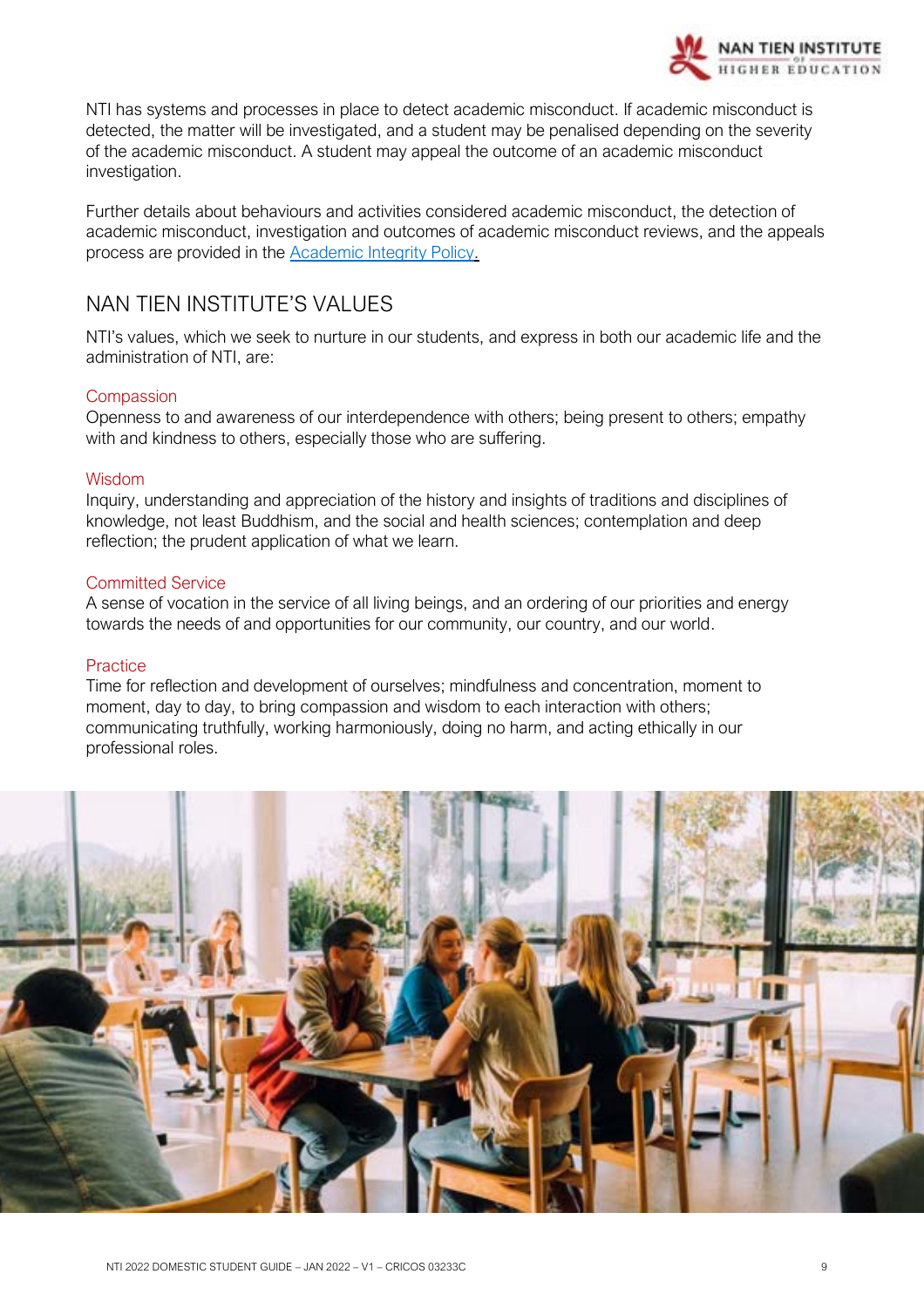

# <span id="page-9-0"></span>FEES, CHARGES AND REFUNDS

NTI's tuition fees, non-tuition fees, and refunds are governed by the [Fees, Charges and Refunds](https://policy.nantien.edu.au/student-services/fees-charges-and-refunds-policy)  [Policy.](https://policy.nantien.edu.au/student-services/fees-charges-and-refunds-policy) All fees referred to or quoted are in Australian dollars (AUD).

## <span id="page-9-1"></span>TUITION FEES 2022

Tuition fees for domestic students studying in 2022 are stated below. The tuition fees stated below are quoted for the 2022 academic year only. NTI's tuition fees are subject to increase annually.

The subject cost stated below is the standard cost of one six (6) credit point subject for each course.

The indicative total course tuition fee stated for each course is an estimate based on the standard course duration, standard course progression, and the current tuition fee. The indicative total course tuition fee may increase if a student is required to repeat a subject, if additional electives are taken, or if electives are selected outside of the award course.

Students who experience unexpected difficulty in paying their tuition fees by the due date may request to pay their fees by instalments. Students must contact the Student Services and Academic Support Manager to request to pay their fees by instalments.

Tuition fees do not include:

- $\Box$  Non-tuition fees (as indicated below).).
- $\Box$  The cost of books, study materials, travel, library charges, field trips or other incidentals.

| <b>COURSE</b>                                              | <b>SUBJECT COST</b> | <b>INDICATIVE TOTAL COURSE TUITION FEE</b> |
|------------------------------------------------------------|---------------------|--------------------------------------------|
| Master of Arts (Applied<br><b>Buddhist Studies)</b>        | \$2,000.00          | \$24,000.00                                |
| Graduate Diploma in Applied<br><b>Buddhist Studies</b>     | \$2,000.00          | \$16,000.00                                |
| Graduate Certificate in<br><b>Applied Buddhist Studies</b> | \$2,000.00          | \$8,000.00                                 |

| <b>COURSE</b>                                          | <b>SUBJECT COST</b> | <b>INDICATIVE TOTAL COURSE TUITION FEE</b> |
|--------------------------------------------------------|---------------------|--------------------------------------------|
| Master of Arts (Health and<br>Social Wellbeing         | \$2,150.00          | \$25,800.00                                |
| Graduate Diploma in Health<br>and Social Wellbeing     | \$2,150.00          | \$17,200.00                                |
| Graduate Certificate in Health<br>and Social Wellbeing | \$2,150.00          | \$8,600.00                                 |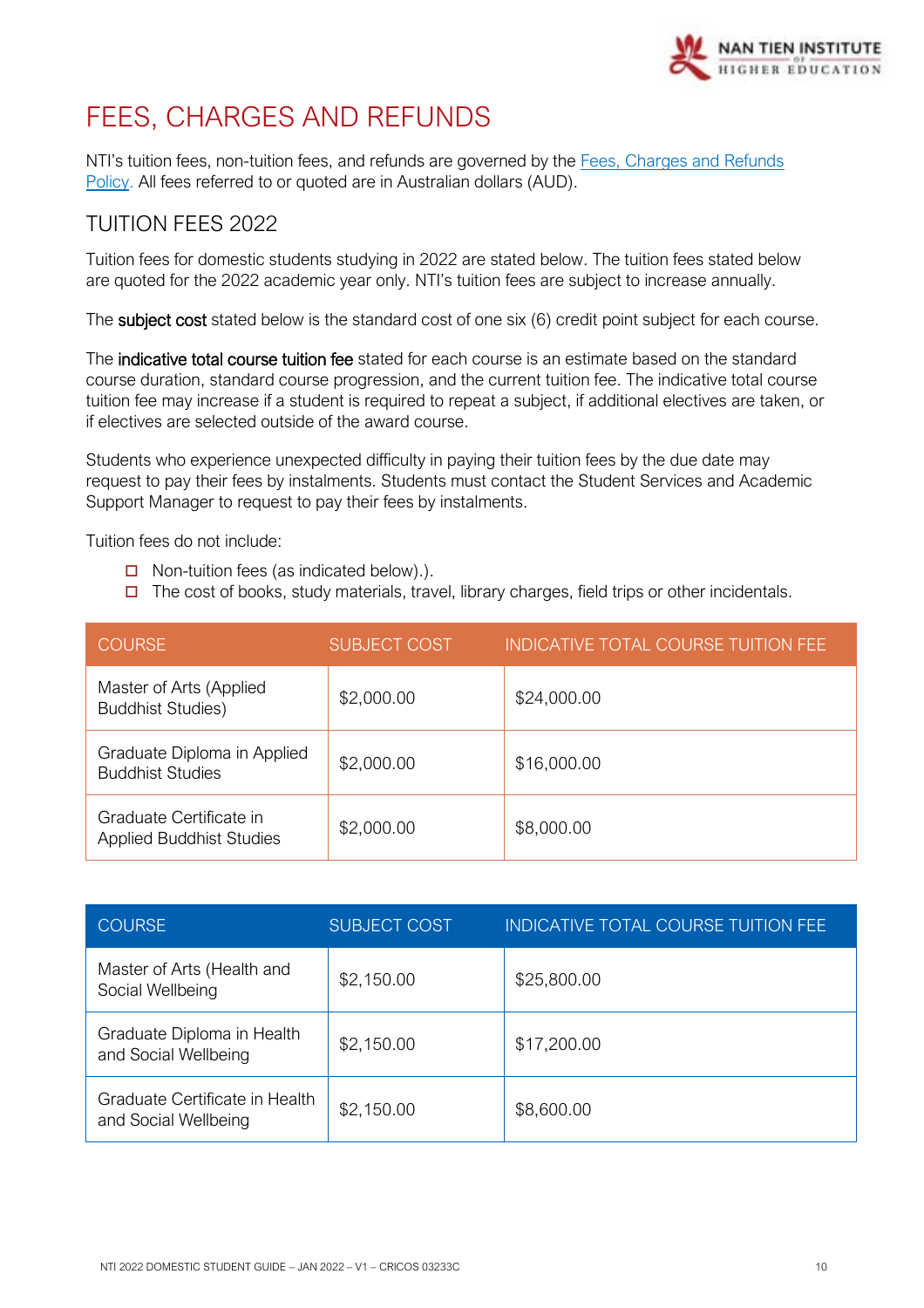

| <b>COURSE</b>                                          | <b>SUBJECT COST</b> | INDICATIVE TOTAL COURSE TUITION FEE |
|--------------------------------------------------------|---------------------|-------------------------------------|
| Master of Mental Health                                | \$2,150.00          | \$25,800.00                         |
| Graduate Diploma in Health<br>and Social Wellbeing     | \$2,150.00          | \$17,200.00                         |
| Graduate Certificate in Health<br>and Social Wellbeing | \$2,150.00          | \$8,600.00                          |

| <b>COURSE</b>                                  | SUBJECT COST | INDICATIVE TOTAL COURSE TUITION FEE |
|------------------------------------------------|--------------|-------------------------------------|
| Graduate Certificate in<br>Humanistic Buddhism | \$2,000.00   | \$8,000.00                          |

## <span id="page-10-0"></span>PAYMENT OF TUITION FEES

Tuition fees are charged per subject. Where a student remains enrolled in a subject after the subject census date, they will be invoiced for the subject. Students will be issued with an invoice in Week 1 of each enrolled subject, to the email address they provide upon enrolment.

Penalties may be imposed on students who have an overdue debt with NTI, or who fail to pay all or part of their tuition fees by the invoice due date. Penalties for late payment are outlined in the Fees, [Charges and Refunds Policy.](https://policy.nantien.edu.au/student-services/fees-charges-and-refunds-policy)

Students should contact the Student Services Office with any questions or concerns about payment of tuition fees. Please quote the invoice number (in top-right hand corner of each invoice) when contacting Student Services about your tuition fees.

## <span id="page-10-1"></span>FEE-HELP

Eligible domestic students\* enrolled in a postgraduate course with NTI can apply to defer their tuition fees via a FEE-HELP loan.

To apply for a FEE-Help loan, students should indicate on their NTI application form and/or on their acceptance form whether they wish to defer their tuition fees via FEE-HELP.

Upon accepting your offer to study with NTI, Student Services will initiate an electronic Commonwealth Assistance Form (eCAF) on your behalf. You will be sent an automated email with a link to complete your eCAF to the email address you provided upon enrolment. Please note that this automated email is issued by the Department of Education, Skills and Employment.

Students are advised that FEE-HELP loans only cover costs associated with tuition fees (they do not cover costs such as enrolment fees, accommodation, laptops, textbooks etc.).

\*Students may visit the **StudyAssist website** for further details about FEE-HELP loans, including eligibility criteria, loan limits, loan fees, and pass rate requirements.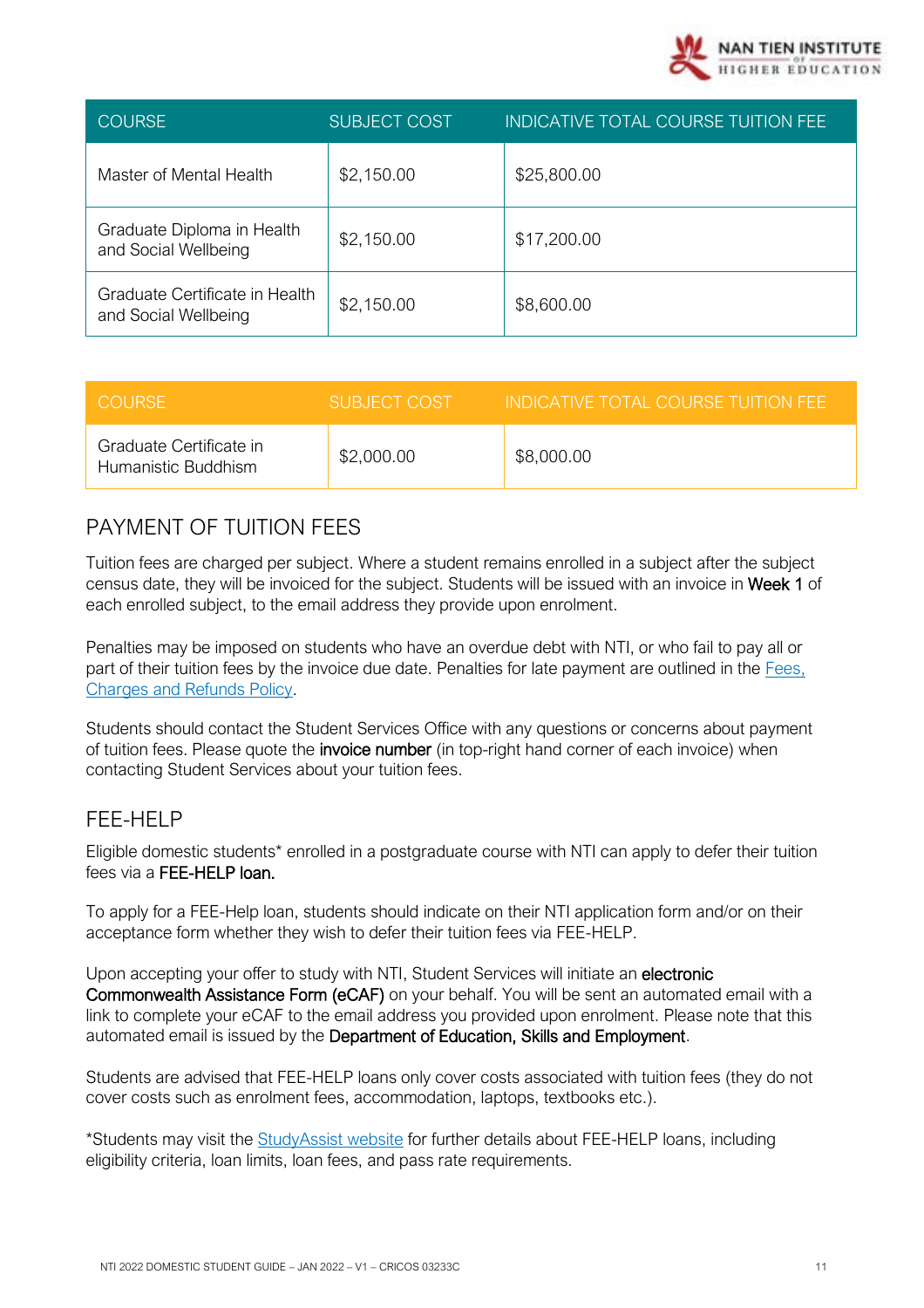

## <span id="page-11-0"></span>NON-TUITION FEES

Non-tuition fees and charges associated with study at NTI are outlined in the Fees and Charges Register attached to the [Fees, Charges and Refunds Policy.](https://policy.nantien.edu.au/student-services/fees-charges-and-refunds-policy) Non-tuition fees relevant to domestic students are summarised below:

| <b>ENROLMENT FEES</b>                          |                                       |
|------------------------------------------------|---------------------------------------|
| Domestic Award enrolment fee                   | \$100.00 (Mental Health courses only) |
| Reinstatement fee                              | \$50.00                               |
| Repeating subject tuition fee                  | Current full tuition fee applicable   |
| <b>LATE PAYMENT FEES</b>                       |                                       |
| Late payment of tuition fees                   | \$50.00                               |
| <b>INSTALMENT PLANS</b>                        |                                       |
| Tuition fee instalment plans                   | \$0.00                                |
| <b>GRADUATION FEES</b>                         |                                       |
| Graduation ceremony attendance                 | \$50.00 per student per ceremony      |
| <b>SUNDRY FEES</b>                             |                                       |
| Student identification card replacement        | \$10.00                               |
| Replacement testamur/Certificate of Attendance | \$50.00 each                          |
| Additional transcripts                         | \$10.00 each                          |

## <span id="page-11-1"></span>REFUNDS

The [Fees, Charges and Refunds Policy](https://policy.nantien.edu.au/student-services/fees-charges-and-refunds-policy) outlines the refund entitlements for domestic students. As outline in the policy, NTI will refund prepaid tuition fees to domestic students under the following circumstances:

| TIMING & CIRCUMSTANCES OF WITHDRAWAL                                                                                                                                                                                                                                                                                                    | REFUND ENTITLEMENT                                                                                             |
|-----------------------------------------------------------------------------------------------------------------------------------------------------------------------------------------------------------------------------------------------------------------------------------------------------------------------------------------|----------------------------------------------------------------------------------------------------------------|
| Withdrawal or deferral before Census Date                                                                                                                                                                                                                                                                                               | Full tuition refund, no FEE-HELP debt incurred.                                                                |
| Withdrawal or deferral after Census Date                                                                                                                                                                                                                                                                                                | No refund entitlement                                                                                          |
| Special circumstances (student remains enrolled in<br>the subject after Census Date but does not<br>successfully complete the subject, including a fail<br>grade). Students who defer/withdraw from the<br>enrolment after the census date and meet special<br>circumstances criteria (as per the Fees, Charges and<br>Refunds Policy). | On approval – please refer to the Special<br>Circumstances section of the Fees, Charges<br>and Refunds Policy. |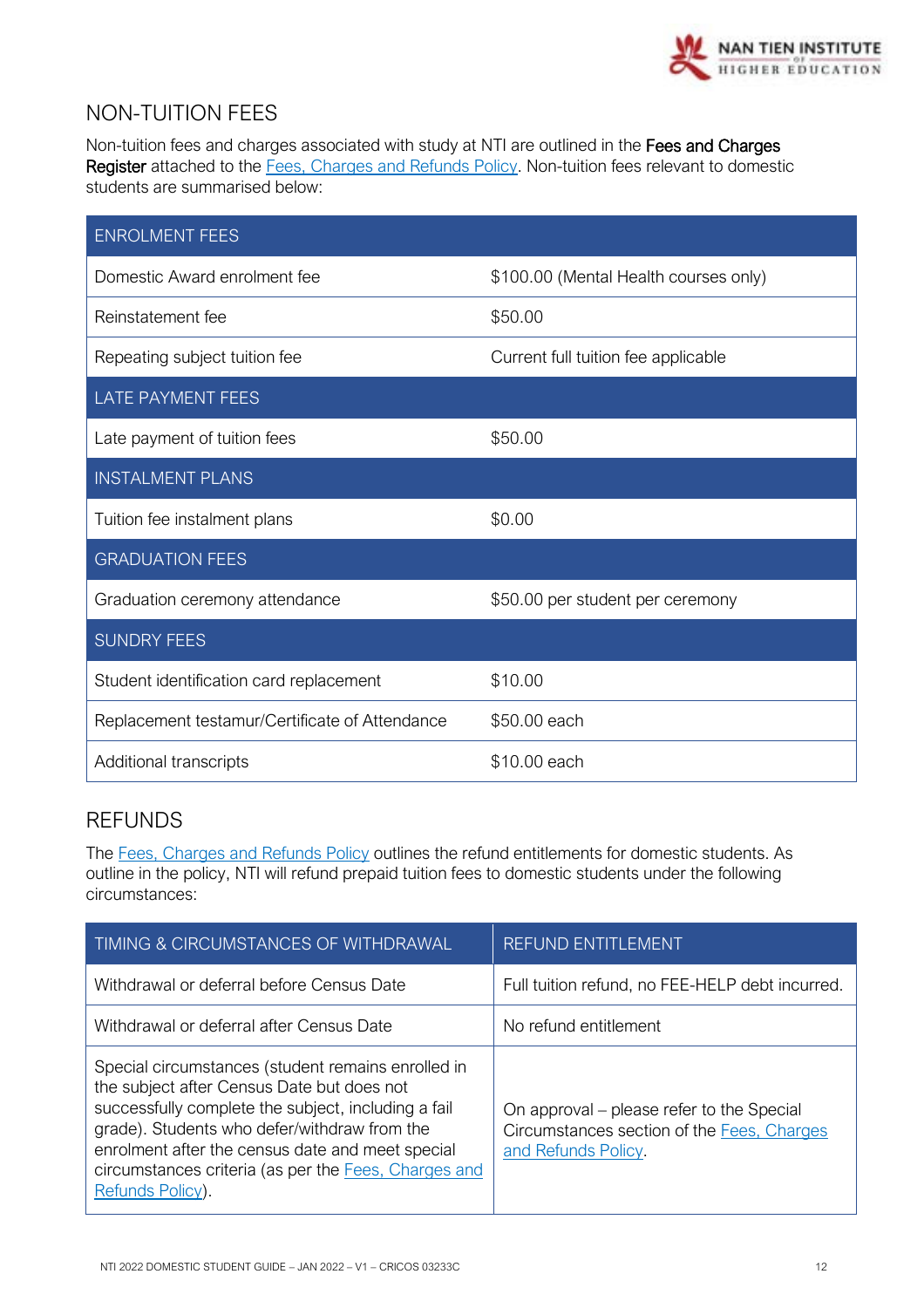

| TIMING & CIRCUMSTANCES OF WITHDRAWAL                                                                                               | <b>REFUND ENTITLEMENT</b>                       |
|------------------------------------------------------------------------------------------------------------------------------------|-------------------------------------------------|
| Where fraudulent, forged, incorrect or misleading<br>documentation has been presented, and NTI<br>withdraws the offer of admission | No refund entitlement                           |
| The course/subject is cancelled by NTI                                                                                             | Full tuition refund, no FEE-HELP debt incurred. |
| The course/subject fails to start on the scheduled<br>timetable starting date                                                      | Full tuition refund, no FEE-HELP debt incurred. |
| The course/subject ceases before the completion of<br>teaching                                                                     | Full tuition refund, no FEE-HELP debt incurred. |

To apply for a refund, students must complete a Refund Request Form and submit the completed form to the Student Services Office. For approved refunds, NTI will process the refund via the original payment method. A student is not eligible to apply for a refund of tuition fees if they have already successfully completed the related subject. Where NTI is not able to refund the credit to a student, and the student makes no contact with NTI, the credit is forfeited.

An explanation of 'special circumstances' is outlined in the [Fees, Charges and Refunds Policy.](https://policy.nantien.edu.au/student-services/fees-charges-and-refunds-policy) Students applying for a refund on the basis of special circumstances must submit documentation (original or certified copy) with their Refund Request Form to support their application.

If a student wishes for fees to be refunded to a third party (such as an employer), then the student must indicate this in the Refund Request Form, by ticking the "third-party" box. This means that the amount to be refunded will be refunded to the person indicated on the form (the "account holder"), and not to the student directly.

If a refund request is rejected, a student may appeal a refund decision. For an appeal to be considered, the student must:

- 1. Submit a written statement to the Student Services Office fully outlining the reason for the appeal within 28 days from the notice of the decision, and
- 2. Provide new and substantial evidence that has not previously been considered, and
- 3. Include documentary evidence to support the appeal.

Further information about tuition fees, non-tuition fees, and refunds is detailed in the Fees, Charges [and Refunds Policy.](https://policy.nantien.edu.au/student-services/fees-charges-and-refunds-policy) Students with any questions or concerns should contact the Student Services Office as soon as possible.

#### <span id="page-12-0"></span>TUITION PROTECTION SERVICE (TPS)

In the unlikely event that NTI is unable to deliver your course, you are eligible to receive a full tuition fee refund, as stated in the Fees, Charges [and Refunds Policy.](https://policy.nantien.edu.au/student-services/fees-charges-and-refunds-policy)

FEE-HELP students are also protected by the Tuition Protection Service (TPS). The TPS is an initiative of the Australian government which provides protections for HELP in the event that their education provider defaults (ceases delivering a course or closes entirely).

Further information about the TPS is detailed on the [TPS website.](https://tps.gov.au/Home/) Students can also contact the Student Services Office for further information about the TPS.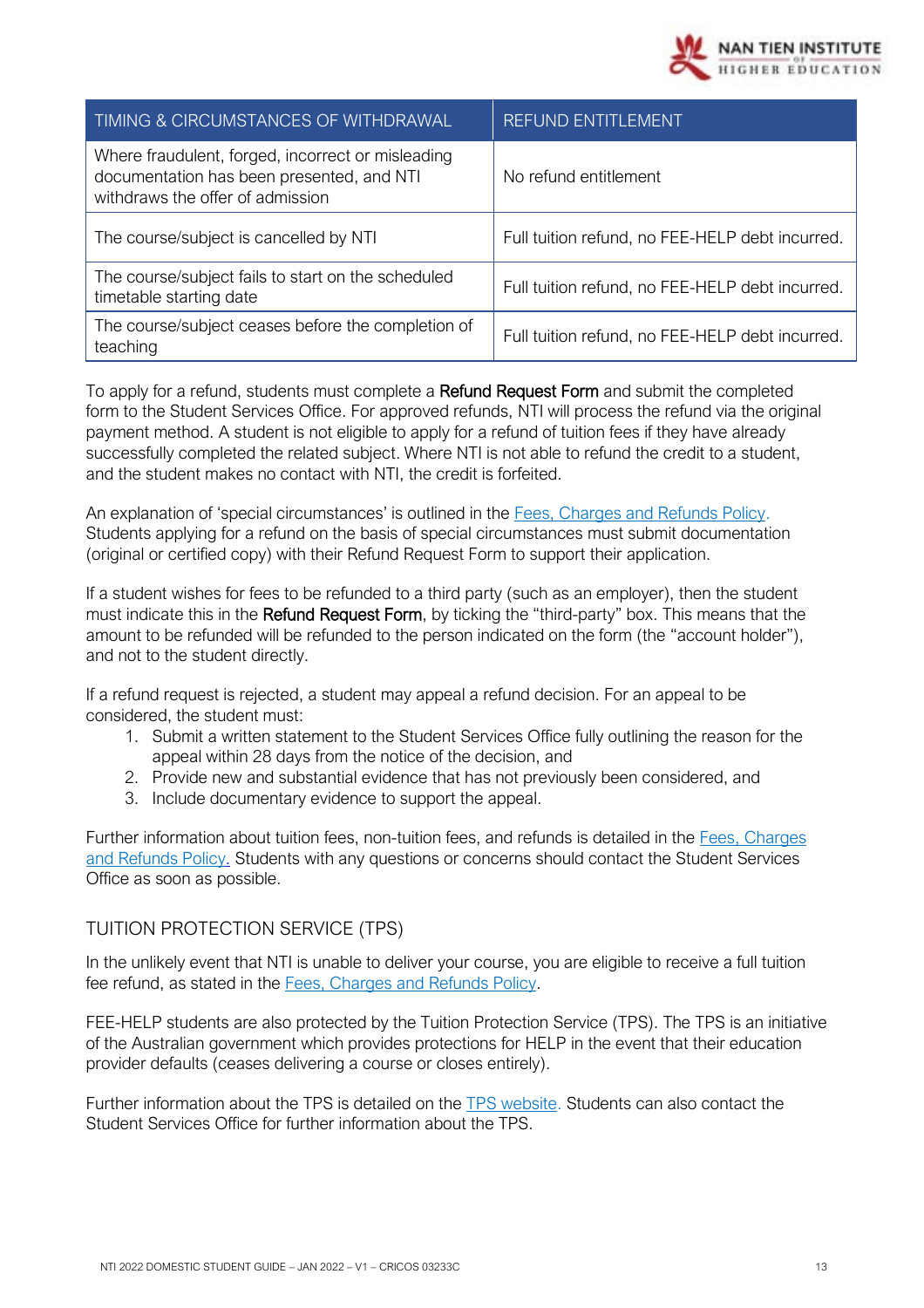

# <span id="page-13-0"></span>SERVICES AND FACILITIES

## <span id="page-13-1"></span>**RECEPTION**

Students can contact reception for all general enquiries, or to be connected with members of academic and support staff. Students can also visit reception to receive their student ID card, return library books outside of library hours, and to request a locker card.

The reception desk is open from 8.30am – 5pm, Monday – Friday, and is located on the Ground floor. Phone (02) 4258 0700

## <span id="page-13-2"></span>STUDENT SERVICES OFFICE

Students can visit the Student Services Office for assistance with course enrolments, subject enrolments and withdrawals, subject selection advice, payment of tuition fees, disability and wellness support, and more.

Students can contact the Student Services Office with any questions they have about studying with NTI. Student Services provides assistance and helps to connect students with relevant external support services.

The Student Services Office is open from 9.00am – 4.30pm, Monday – Friday, and is located on Level 2, Room 2.03.

Student Services and Academic Support Manager Veronika Penberthy-Groves Student Services Officer Gabi Harding Phone (02) 4258 0740 Email [enquiry@nantien.edu.au](mailto:enquiry@nantien.edu.au)

## <span id="page-13-3"></span>DISABILITY AND WELLNESS SUPPORT

Students with a health condition or wellness concern are encouraged to contact the Student Services and Academic Support Manager to discuss any assistance or support services that could be put in place to alleviate the impact on their studies.

Students can make an appointment with the Student Services and Academic Support Manager to discuss any wellness concerns, for assistance with applying for a reasonable adjustment plan or academic consideration, or for advice on available support services.

Student Services and Academic Support Manager Veronika Penberthy-Groves Phone (02) 4258 0741 Email [enquiry@nantien.edu.au](mailto:enquiry@nantien.edu.au)

### <span id="page-13-4"></span>LIBRARY

The Nan Tien Institute Library provides an extensive Buddhist-based collection (accessible to all students and members) and a quiet, contemplative space for students to study. The library is open from 9am – 5pm, Monday – Friday, and is located on the Ground Level.

Library Technician Jamila Choubassi Phone (02) 4258 0744 Email [library@nantien.edu.au](mailto:library@nantien.edu.au)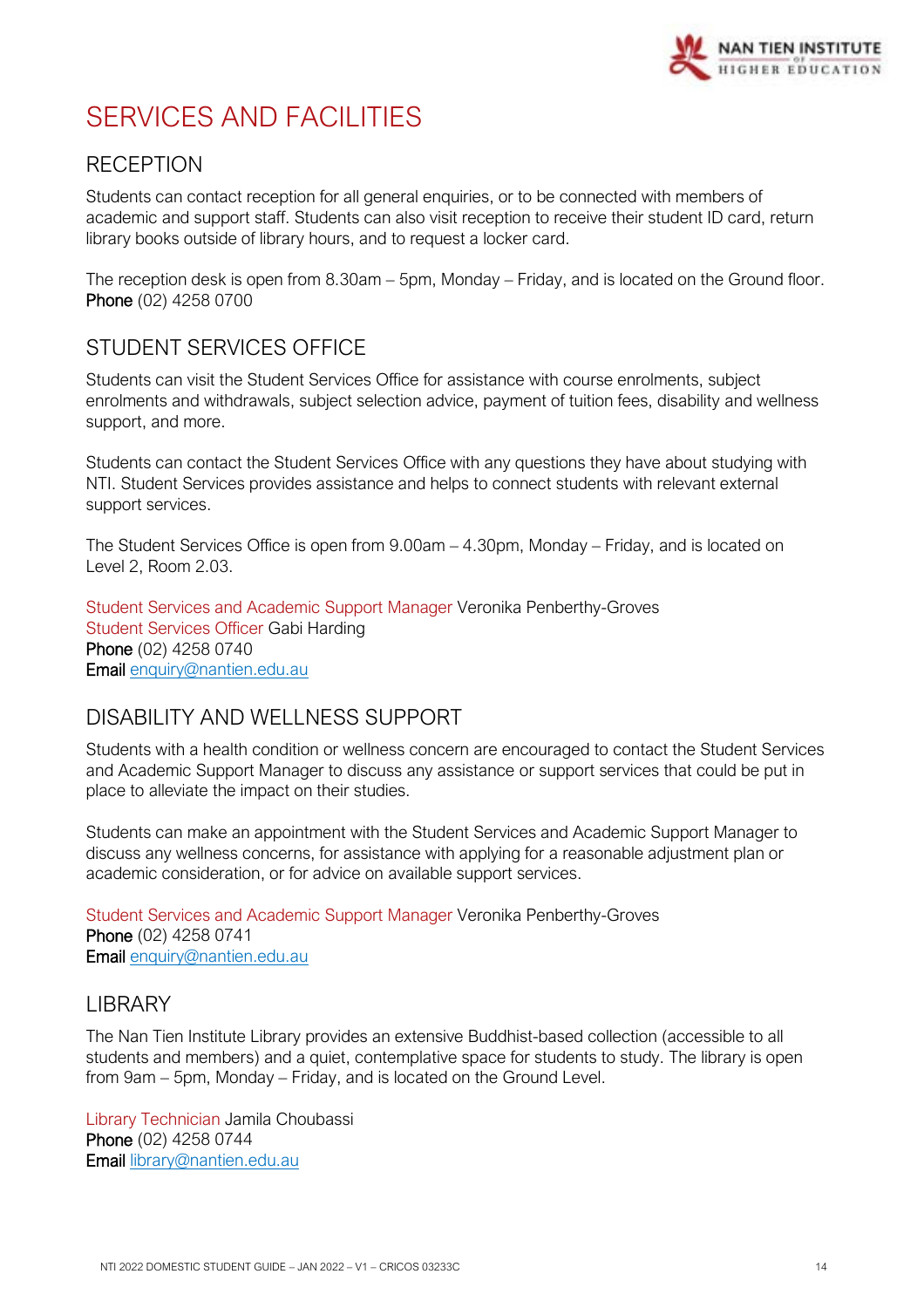

## <span id="page-14-0"></span>IT SUPPORT

Support is available to all students who require assistance with matters related to IT Services. IT Support is located on Level 2, Room 2.03

IT Support Gavin You Phone (02) 4258 0773 Email [itsupport@nantien.edu.au](mailto:itsupport@nantien.edu.au)

## <span id="page-14-1"></span>ACADEMIC SUPPORT

Academic support is a free service for students enrolled in subjects at Nan Tien Institute.

Academic Support Officers are available to assist students with academic writing, referencing, understanding assessments and more. Students can contact the Academic Suuport Officers directly or can contact Student Services Office for advice.

Academic Support Officer Dr Camille Rouliere Academic Support Officer Helen Kennett Email [academicsupport@nantien.edu.au](mailto:academicsupport@nantien.edu.au)

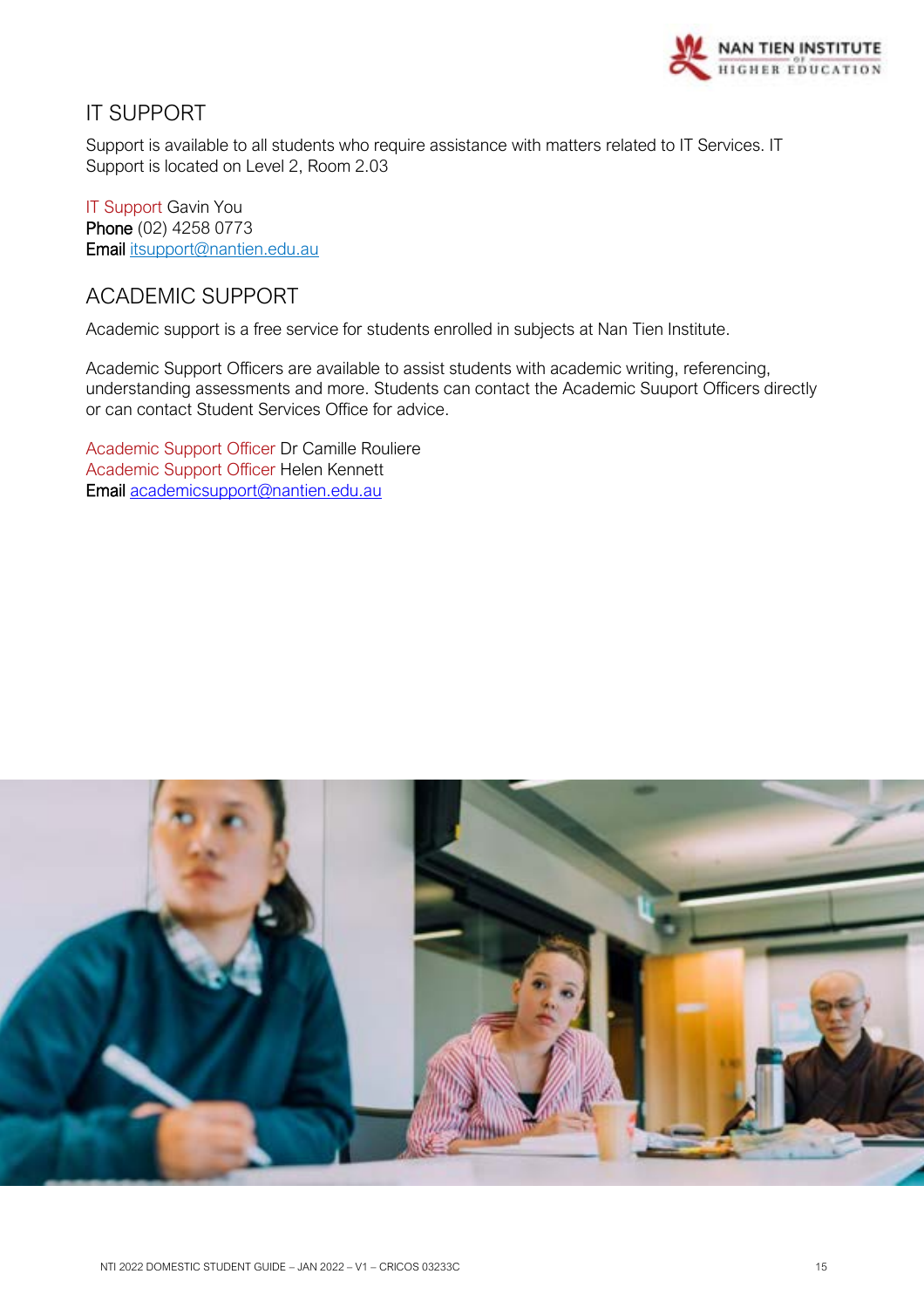

# <span id="page-15-0"></span>STUDENT PORTAL

The Student Portal is where students can access their NTI email account, NTiLearn, library resources, online forms, online databases and more.

Each student is provided with their unique student account details upon enrolment. Your NTI account email address is created using your student ID number, for example:

#### [123456789@nantien.edu.au](mailto:123456789@nantien.edu.au)

When you receive your NTI email account details, you will also receive a temporary password. You must reset your temporary password the first time you log into the Student Portal. To have your password reset, please contact Student Services.

Students can read the Accessing the Student Portal support guide for further guidance on logging into the Student Portal for the first time and navigating the resources available via the portal.

## <span id="page-15-1"></span>MYMAIL

MyMail is where students can access their NTI student email. Students should check their MyMail regularly, as this is how NTI academic and support staff will communicate important information regarding their studies at Nan Tien Institute.

## <span id="page-15-2"></span>**NTil FARN**

NTiLearn is NTI's online learning platform, where students can access course content, upload assessments, find readings and view their grades.

Please see the accompanying support guides (Navigating NTiLearn) for more information on using NTiLearn.

## <span id="page-15-3"></span>ONLINE FORMS

Students can access the following online forms via the Student Portal:

Subject Enrolment form is the subject enrolment form for students enrolled in Health and Social Wellbeing, Applied Buddhist Studies, Humanistic Buddhism, Cross-Intuitional or Non-Award programs.

Mental Health Subject Enrolment form is the subject enrolment form for students enrolled in the Mental Health program.

Subject Withdrawal form is the subject withdrawal form for all students enrolled in any program.

Academic Consideration form for students enrolled in any program who wish to apply for Academic Consideration, please see the **Academic Consideration Policy** for more information.

## <span id="page-15-4"></span>STUDENT POLICY LIBRARY

Students should refer to the **[Student Policy Library](https://policy.nantien.edu.au/student-services)** to access all student policies, and to understand the rights and responsibilities of all NTI students and staff.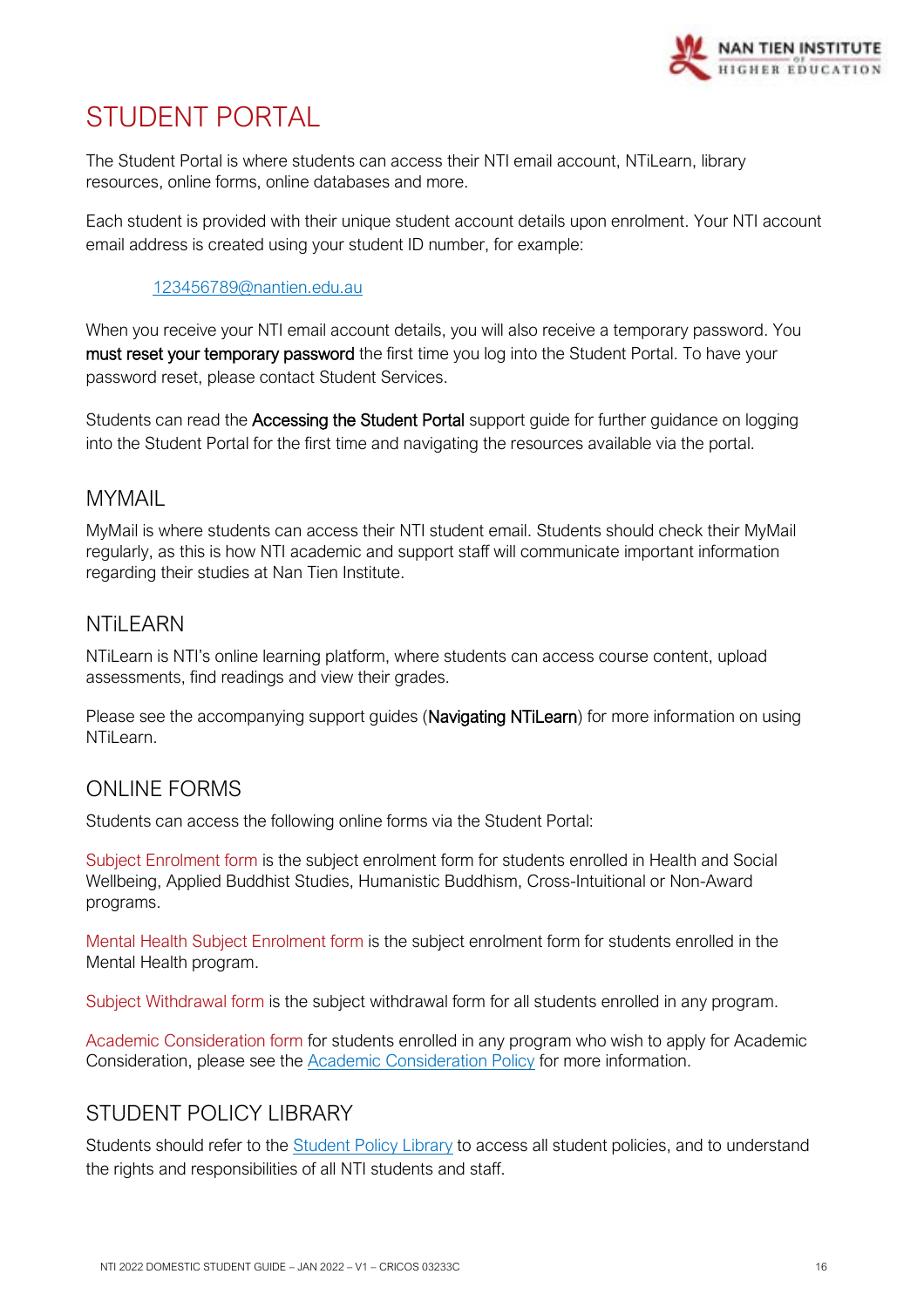

## <span id="page-16-0"></span>LEARNING AND ASSESSMENT GUIDE

Learning and Assessment Guides are made available for each subject. The Learning and Assessment Guide provides detailed information about each subject, including:

- $\Box$  contact details for the relevant academic and support staff,
- $\Box$  subject learning outcomes,
- $\Box$  learning resources,
- $\Box$  reading lists,
- $\Box$  assessment task requirements and due dates.

Students can access each Learning and Assessment Guide via NTiLearn. Learning and Assessment Guides are available to download approximately four (4) weeks before the commencement of each subject.

## <span id="page-16-1"></span>STUDENT HANDBOOK

Students can consult the **Student Handbook** for more further information on NTI, including course structures, entry requirements, fees, subject details, services and facilities. Students can access the latest copy of the Student Handbook via the NTI website.

## <span id="page-16-2"></span>NTI FREE WI-FI

Free wi-fi is available to all students, staff and visitors on campus. To connect to NTI free wi-fi use this password: Nti1234567

Please contact IT Support if you have any technical issues connecting to the wi-fi [\(itsupport@nantien.edu.au\)](mailto:itsupport@nantien.edu.au)

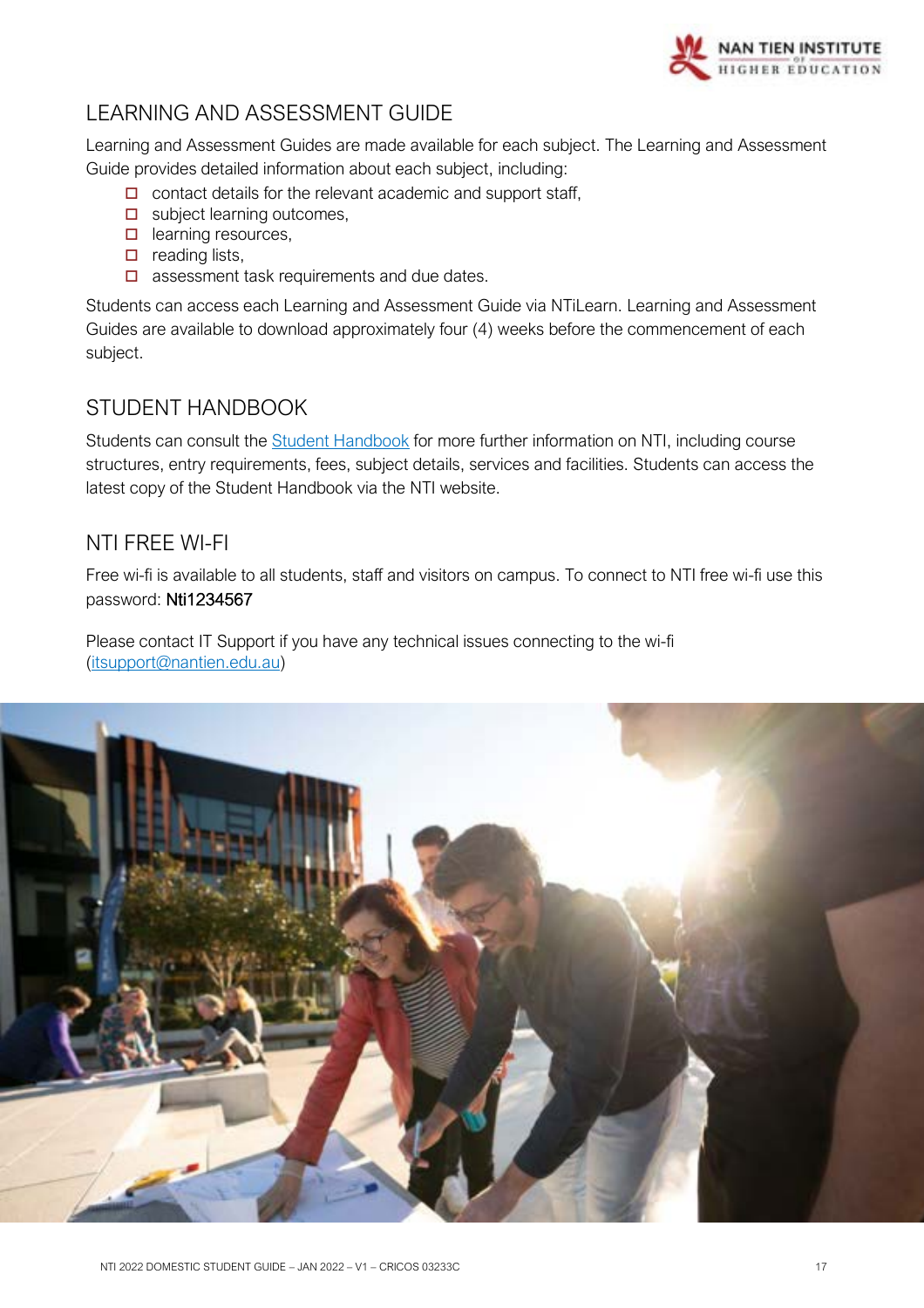

# <span id="page-17-0"></span>NAN TIEN INSTITUTE CAMPUS

NTI's campus is located at 231 Nolan Street, Unanderra NSW 2526, Australia.

## <span id="page-17-1"></span>GETTING TO CAMPUS

#### Driving

NTI's campus has extensive free parking on-campus, accessible via Nolan Street. You can use [Google Maps](https://www.google.com/maps/) to get driving directions.

#### Bus

Bus Route 34 travels from Wollongong, through Unanderra, Berkeley and Lake Heights, to Warrawong (and back). Route 34 stops on Nolan Street, outside the entrance to NTI's campus.

Please visit the [Premier Illawarra website](http://www.premierillawarra.com.au/index.html) for bus timetables and route maps.

#### **Train**

The closest train station to NTI's campus is Unanderra Station. It is a comfortable 20-minute walk to campus, or a short bus ride (on Route 34). Please see the [Transport NSW website](https://transportnsw.info/) for more information.

#### Opal Card

Opal cards are smartcard tickets that you keep, top-up and reuse to pay for travel on New South Wales (NSW) public transport. Please visit the [Opal website](https://www.opal.com.au/) for more information on how to buy and use an Opal card, and to download the Opal app.

| <b>SERVICE</b>                   | <b>CONTACT DETAILS</b>                                                     |
|----------------------------------|----------------------------------------------------------------------------|
| Dapto Medical Centre             | <b>Address Princes Hwy, Dapto NSW 2530</b><br>Phone (02) 4262 4555         |
| <b>Wollongong Medical Centre</b> | Address 237-241 Crown St, Wollongong NSW 2500<br>Phone (02) 4254 2600      |
| Wollongong Hospital              | <b>Address</b> Crown St, Wollongong NSW 2500<br>Phone (02) 4222 5000       |
| Guardian Pharmacy Unanderra      | Address 120 Princes Hwy, Unanderra NSW 2526<br>Phone (02) 4271 1020        |
| <b>Woolworths Unanderra</b>      | Address 4-8 Tannery St, Unanderra NSW 2526                                 |
| Illawarra Taxi Network (Local)   | Phone (02) 4254 2111                                                       |
| Unanderra Post Office            | <b>Address</b> 31 Central Road, Unanderra NSW 2526<br>Phone (02) 4271 1398 |

## <span id="page-17-2"></span>LOCAL SERVICES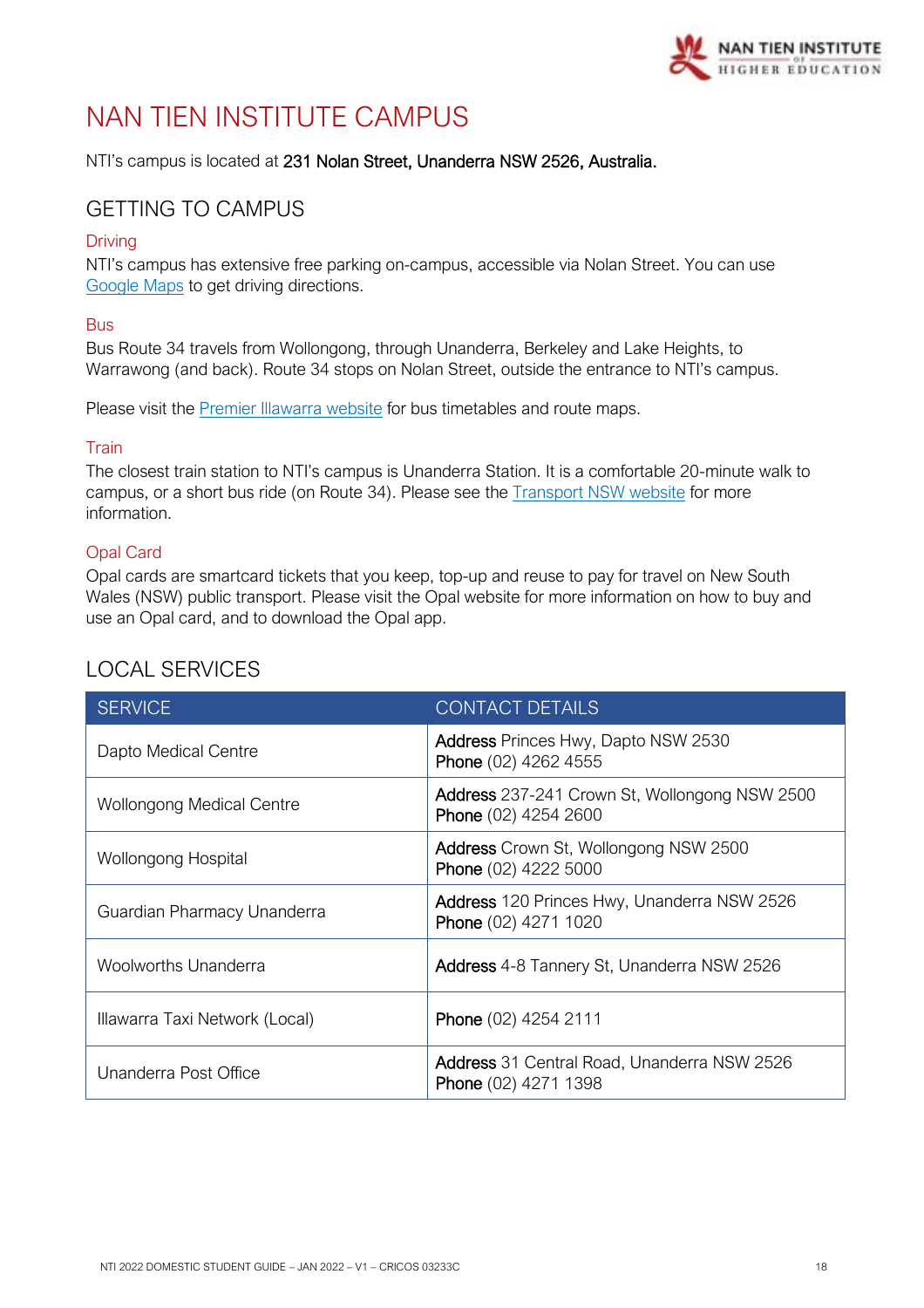

## <span id="page-18-0"></span>NAN TIFN TEMPI F

Nan Tien Temple is open to visitors from Tuesday to Sunday (closed to the public on Mondays). Please visit the [Nan Tien Temple website](https://www.nantien.org.au/) for more information about open hours,

Phone (02) 4272 0600 Address 180 Berkeley Road, Berkeley NSW 2506 Website<http://www.nantien.org.au/>

## <span id="page-18-1"></span>PILGRIM LODGE ACCOMMODATION

The Pilgrim Lodge's unique 3.5 star accommodation is located on the grounds of Nan Tien Temple – the largest Buddhist Temple in the Southern Hemisphere. The Lodge overlooks the peaceful Temple, beautiful lotus pond, award-winning gardens and out to the magnificent Illawarra Escarpment.

NTI is just a five-minute walk away, across the pedestrian bridge which connects the Nan Tien Temple and NTI's campus.

NTI students are eligible to receive a 20 per cent discount on accommodation at the Pilgrim Lodge. Students can contact the Pilgrim Lodge directly for prices and availability. Please visit the [Nan Tien](https://www.nantien.org.au/en/visitor-info/accommodation)  [Temple website](https://www.nantien.org.au/en/visitor-info/accommodation) for more information.

Phone (02) 4272 0600 Address 180 Berkeley Road, Berkeley NSW 2506 Email [pilgrimlodge@nantien.org.au](mailto:pilgrimlodge@nantien.org.au)

## <span id="page-18-2"></span>OFF-CAMPUS ACCOMMODATION

Students moving to the area can use the links below to find off-campus accommodation. The companies listed below are all independent, private businesses and are not owned or operated by NTI.

It is your responsibility to make sure your private accommodation suits your needs. Any rental agreement or arrangement you enter into is strictly between you and the private accommodation provider. Each provider will have their own application process. You'll need to contact them to find out how to apply.

#### Renting private accommodation

To find out more about your tenancy rights in NSW, please visit the [NSW Fair Trading website.](https://www.fairtrading.nsw.gov.au/housing-and-property/renting) You should ensure you know your tenancy rights before signing a rental agreement.

- D [Domain.com.au](https://www.domain.com.au/)
- □ [Flatmates.com.au](https://flatmates.com.au/wollongong)
- [Realestate.com.au](https://www.realestate.com.au/buy)
- □ [Property.com.au](https://www.realestate.com.au/buy)
- □ [Rent.com.au](https://www.rent.com.au/)

#### Hotels and other temporary accommodation

Students who are looking for temporary accommodation near NTI's campus can use the following links to find accommodation in the local area:

#### Booking.com.au

- [AirBNB.com.au](https://www.airbnb.com.au/)
- [VisitWollongong.com](https://www.visitwollongong.com.au/)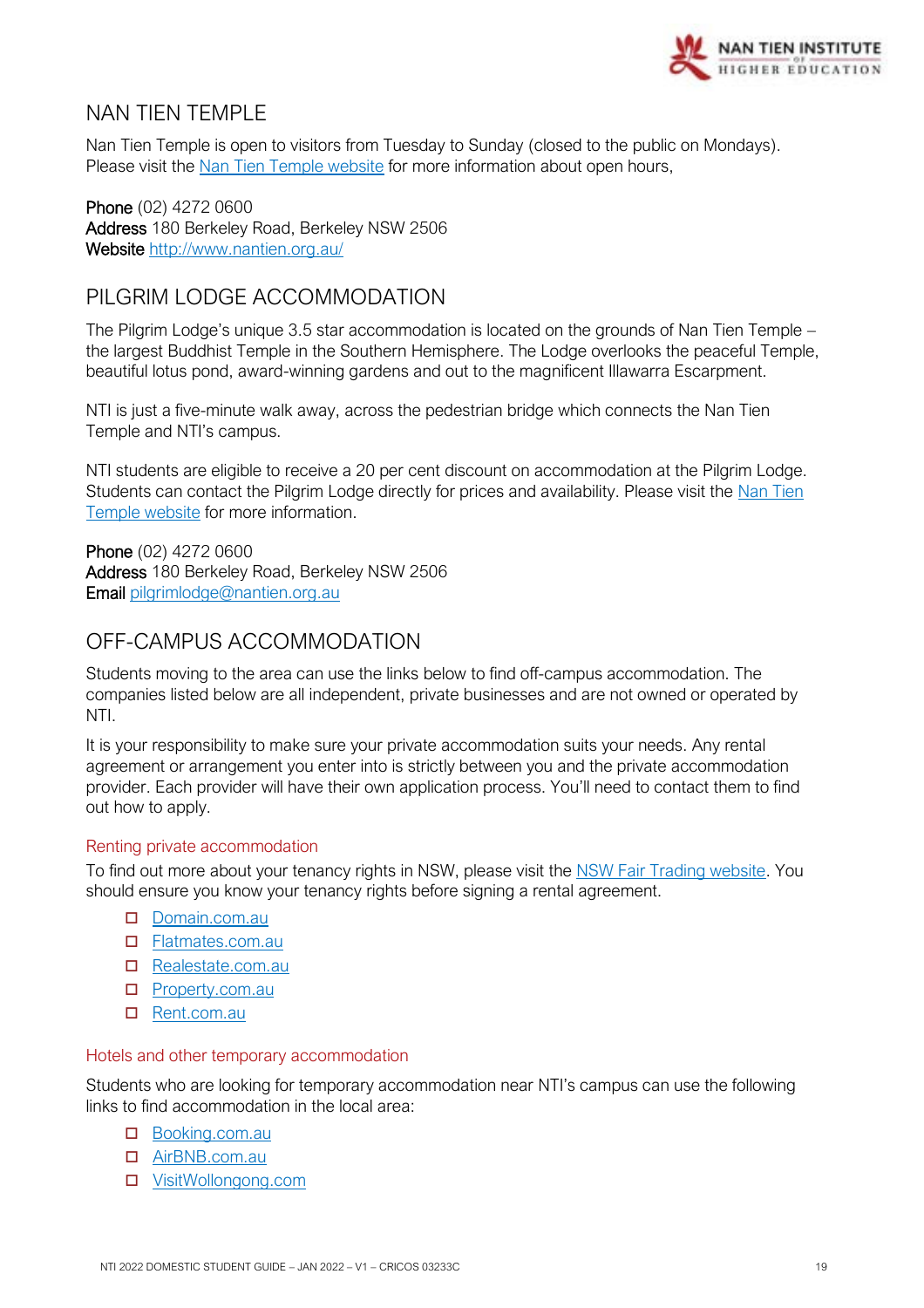

# <span id="page-19-0"></span>STUDENT SAFFTY AND WELLBEING

## <span id="page-19-1"></span>ON-CAMPUS SECURITY

#### NTI Reception

If you have a safety or security concern on-campus during business hours, please contact reception for assistance. In an emergency, call 000 first and then notify reception if possible.

#### Phone (02) 4258 0700

Insight Security For after-hours (4.30pm to 4.30am) assistance on campus, please contact Insight Security directly.

Phone 0402 776 712

#### Insight Security Patrol Car (24/7)

For 24/7 assistance on-campus, please call the Insight Security Patrol Car.

Phone 0416 276 313

## <span id="page-19-2"></span>CRITICAL INCIDENTS

Critical incidents are traumatic events, or threats of traumatic events, that may cause extreme stress, fear, or injury to students (for example, serious injury/illness, hospitalisation, critical mental health episodes, missing persons and other serious concerns of student welfare).

Students can read the [Critical Incidents Policy](https://policy.nantien.edu.au/student-services/student-critical-incident) for more information about what to do if they experience an incident, and how to report an incident.

Any student who is experiencing a life-threatening critical incident, or who is in fear for their health and safety, should call 000 for emergency services (police, fire, ambulance).

Students who are impacted by a critical incident can report this to the [Student Services Office](mailto:enquiry@nantien.edu.au), NTI's President, or campus security. Students can report an incident at anytime, however, you are encouraged to report incidents within the first 24 hours so NTI can provide timely assistance.

NTI's President and the Student Services and Academic Support Manager will take all reasonable steps to secure the immediate safety and welfare of any students impacted by a critical incident. NTI staff aim to manage and resolve all critical incidents quickly and compassionately.

Students who report critical incidents will receive assistance from the Student Services and Academic Support Manager to arrange any necessary medical treatment and/or access to counselling services.

Students can contact LifeWorks counselling service, for six (6) free, confidential counselling sessions professionally (contact details provided below under Counselling and Support Services) at any time. Additional counselling sessions will be on a fee-basis and will be charged directly to the student.

If students require any assistance in contacting LifeWorks or alternative support services, they may contact the Student Services Office.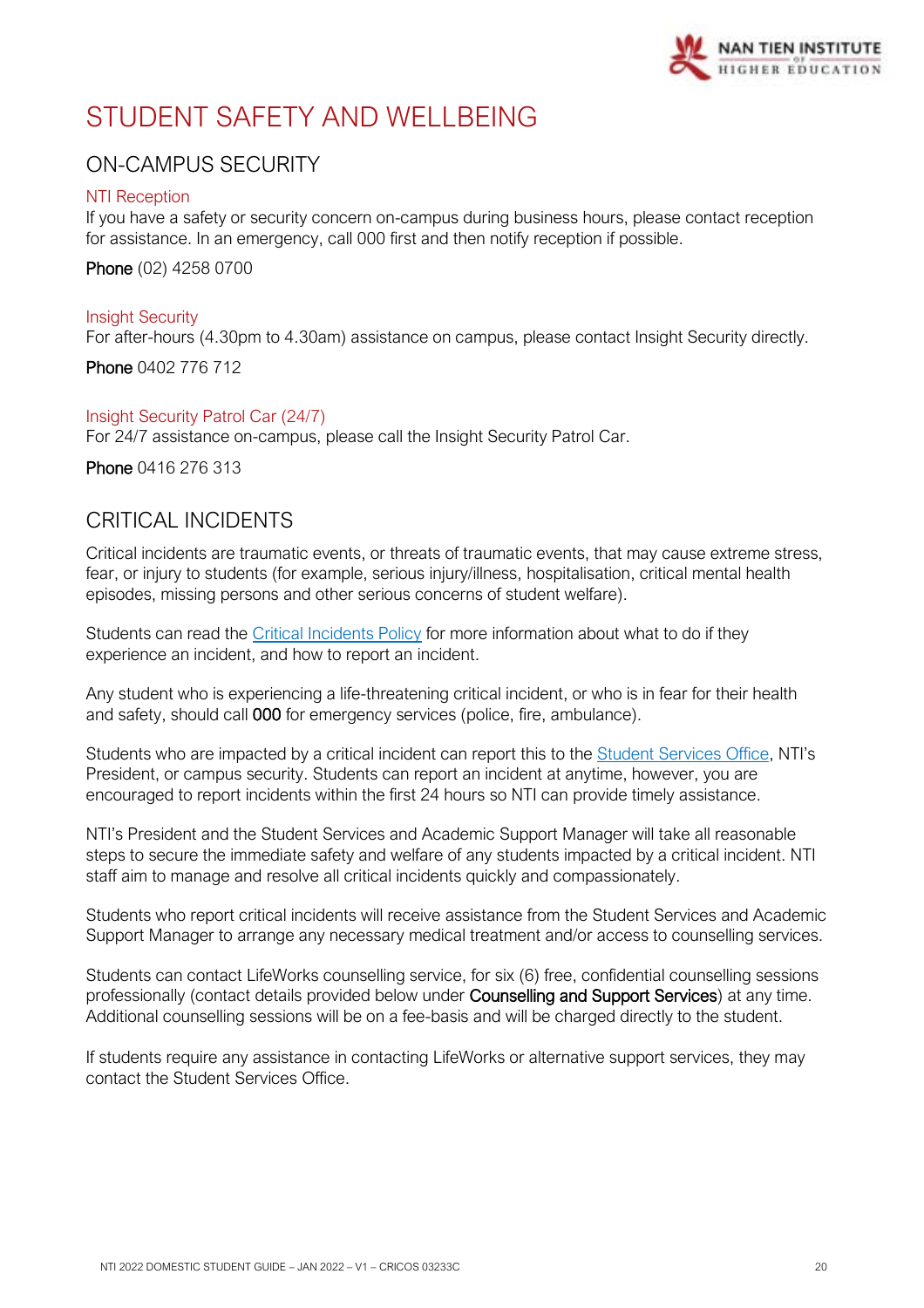

## <span id="page-20-0"></span>PREVENTION OF SEXUAL ASSAULT AND SEXUAL HARASSMENT

NTI is committed to ensuring that all members of our community feel safe and respected. NTI has a zero-tolerance policy regarding sexual assault and sexual harassment within or associated with the NTI community.

Any breach of NTI's [Prevention of Sexual Assault and Sexual Harassment Policy](https://policy.nantien.edu.au/student-services/prevention-sexual-assault-and-sexual-harassment-policy) by:

- $\Box$  Students: will lead to disciplinary action that may include cancellation of enrolment,
- $\Box$  Staff: will lead to disciplinary action that may include termination of employment, and
- $\Box$  Member of the public: will lead to disciplinary action that may include the involvement of local police.

NTI will provide assistance to all individuals who seek support or lodge complaints.

#### What is Sexual Assault?

In the state of New South Wales (NSW), sexual assault is considered a crime that occurs "when a person is forced, coerced or tricked into sexual acts against their will or without their consent, or if a child or young person under 18 is exposed to sexual activities" ([NSW Department of Justice\)](https://www.victimsservices.justice.nsw.gov.au/sexualassault/Pages/sexual_assault_victims.aspx#Consent)

#### What is Sexual Harassment?

"Sexual harassment is an unwelcome sexual advance, unwelcome request for sexual favours or other unwelcome conduct of a sexual nature which makes a person feel offended, humiliated and/or intimidated, where a reasonable person would anticipate that reaction in the circumstances" [\(Australian Human Rights Commission\)](https://www.humanrights.gov.au/quick-guide/12096).

#### What is Consent?

Consent occurs when a person freely and voluntarily agrees to sexual intercourse (NSW Department [of Justice\)](https://www.victimsservices.justice.nsw.gov.au/sexualassault/Pages/sexual_assault_victims.aspx#Consent).

A person cannot give consent when they:

- $\Box$  are asleep or unconscious,
- $\Box$  are significantly intoxicated or affected by drugs,
- $\Box$  are unable to understand what they are consenting to due to their age or intellectual capacity,
- $\Box$  are intimidated, coerced, or threatened,
- $\Box$  are unlawfully detained or held against their will,
- $\Box$  submit due to the person being in a position of trust.

You can watch this clip [Consent: It's Simple as Tea](https://www.youtube.com/watch?v=fGoWLWS4-kU) (©2015 Emmeline May and Blue Seat Studios) for a simple explanation of consent.

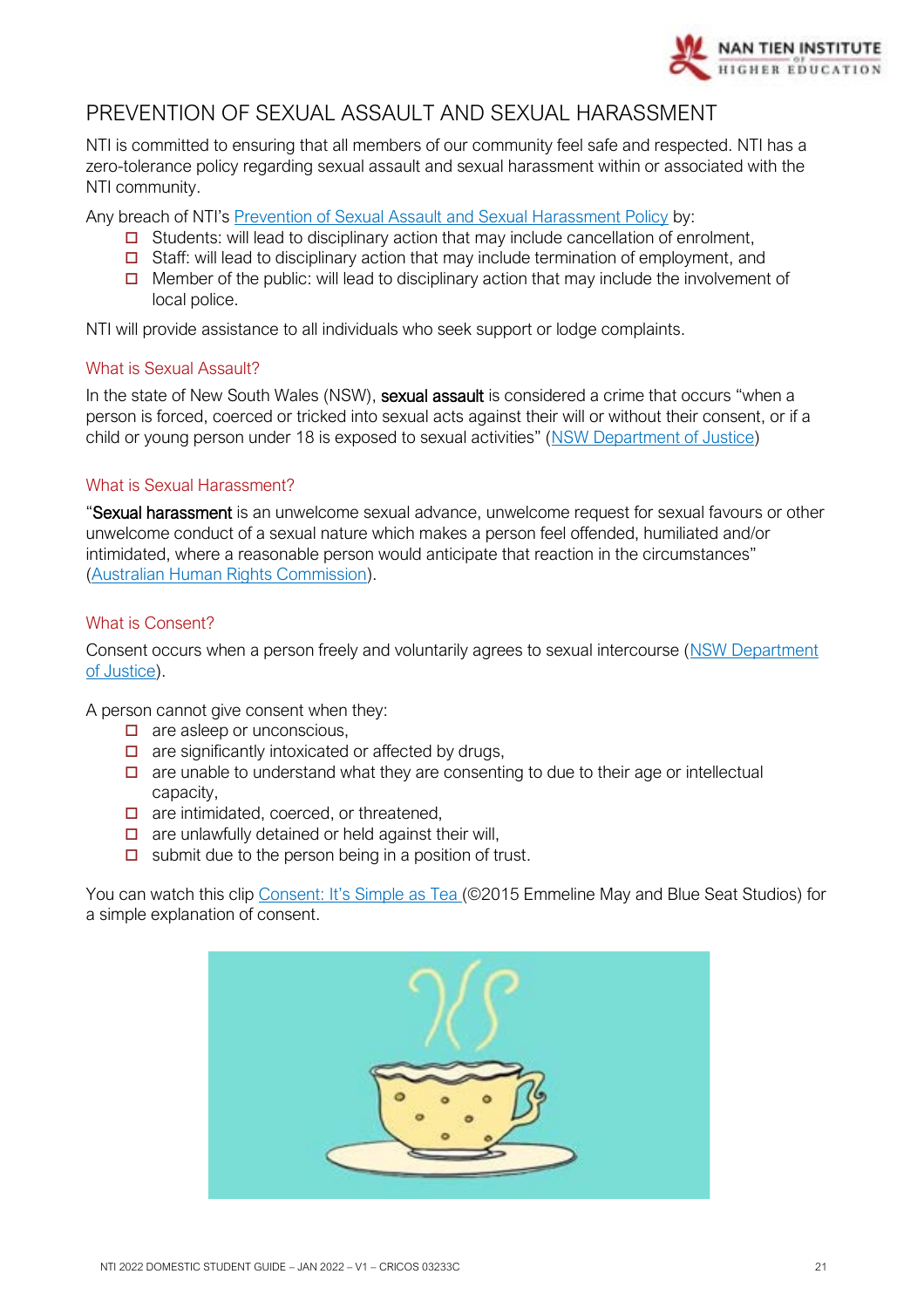#### Where can students go for help?

NTI encourages all students to reach out for help and supports any student who wishes to seek assistance, report an incident, lodge a formal complaint, and/or report a crime to NSW Police.

If you have experienced or witnessed sexual assault and/or sexual harassment we encourage you to report the incident immediately via the [Sexual Assault and Sexual Harassment Incident Form](https://www.nantien.edu.au/current-students/) or by contacting the [Student Services Office.](mailto:enquiry@nantien.edu.au)

However, please note that you can choose to report incidents at any time, and you are under no obligation to initiate a formal complaint if you do not wish to. You are also able to report incidents anonymously if you prefer.

You may choose to disclose an incident of sexual assault or sexual harassment to any member of NTI staff, however, please see the table below for who can help you if you require specific support or help:

| WHO CAN HELP                                                                                                                                                                                  | WHEN                                                                                                                                                                                                         | <b>CONTACT DETAILS</b>                                                                                |
|-----------------------------------------------------------------------------------------------------------------------------------------------------------------------------------------------|--------------------------------------------------------------------------------------------------------------------------------------------------------------------------------------------------------------|-------------------------------------------------------------------------------------------------------|
| <b>Emergency Services</b>                                                                                                                                                                     | You are in danger, a crime is taking place,<br>or you are in a critical situation. You can<br>also go directly to an emergency<br>department of a hospital for emergency<br>medical and counselling support. | Phone 000 (for police, fire,<br>ambulance)                                                            |
| You wish to report a sexual assault crime or<br><b>NSW Police</b><br>discuss your options. Please see the NSW<br>Police website for further information and<br>Department<br>contact details. |                                                                                                                                                                                                              | <b>Phone</b> 000 (in an emergency)                                                                    |
|                                                                                                                                                                                               |                                                                                                                                                                                                              | Use the <b>Police Station Search</b> to<br>find the contact details for your<br>local police station. |
| <b>Student Services</b><br>Office                                                                                                                                                             | You would like to seek help, report an<br>incident, lodge a complaint, and/or receive<br>assistance in accessing support/emergency<br>services (such as police, ambulance,<br>counselling, etc.).            | Phone (02) 4258 740<br>Email enquiry@nantien.edu.au                                                   |
| <b>Insight Security</b>                                                                                                                                                                       | You would like to seek help, report an<br>incident, and/or receive assistance in<br>accessing emergency services (such as<br>police or ambulance)                                                            | Phone (24/7) 0416 276 313                                                                             |

You can find a list of available counselling/support services below, in addition to legal services that may assist you.

All NTI students have access to six (6) free and confidential counselling sessions from LifeWorks (contact details provided below under Counselling and Support Services). LifeWorks offers short-term counselling sessions with counsellors who are all trained in trauma counselling. Additional counselling sessions will be on a fee-basis and will be charged directly to the student.

If students require any assistance in contacting LifeWorks or alternative support services, they may contact the Student Services Office.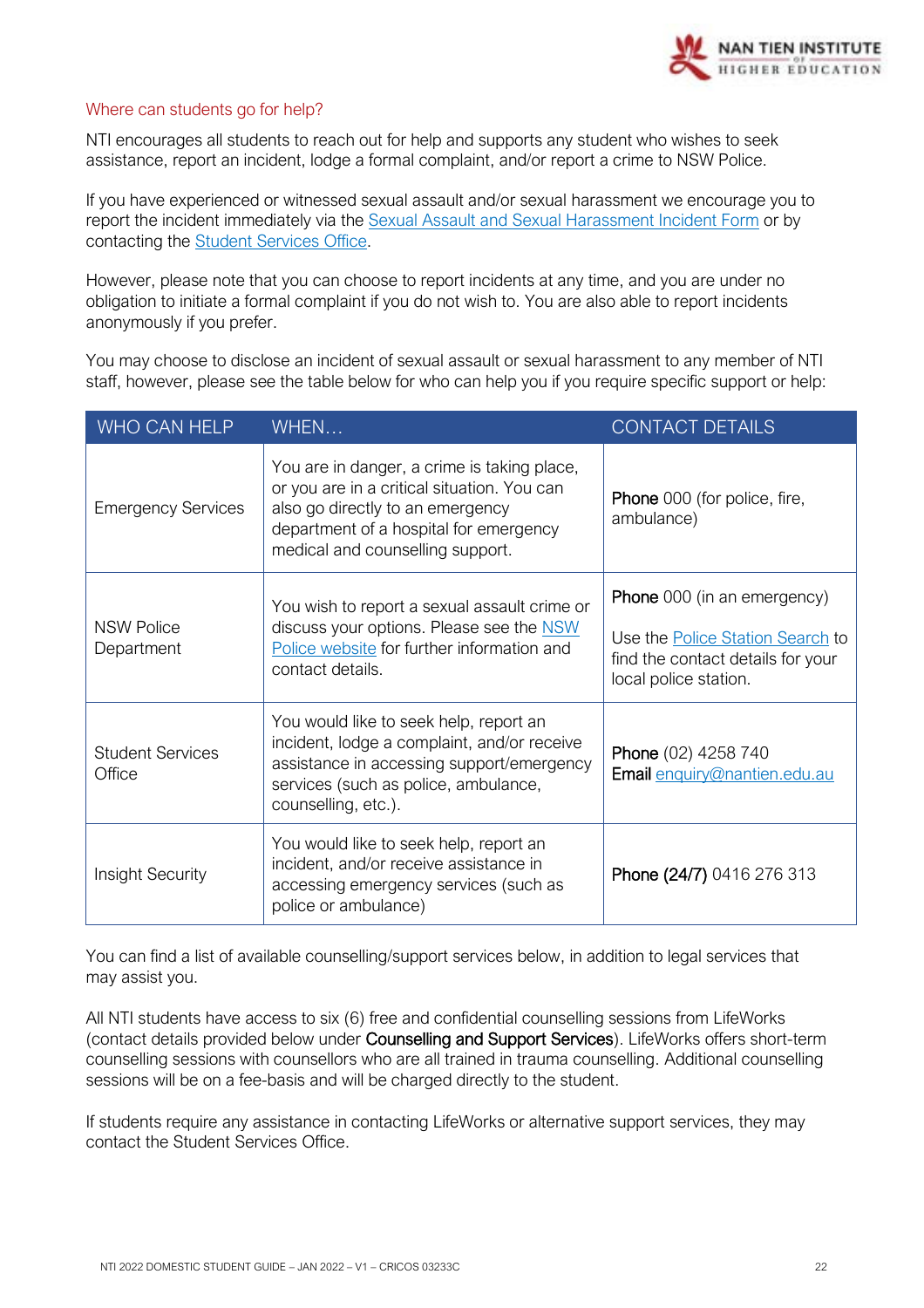

# <span id="page-22-0"></span>COUNSELLING/SUPPORT SERVICES

## LIFEWORKS

All NTI students have access to six (6) free and confidential counselling sessions from LifeWorks. LifeWorks can support students with everyday challenges and other issues, including depression, anxiety and stress, sexual assault and sexual harassment, substance abuse, problems or conflicts at work, parenting, family issues, and more (please note, additional counselling sessions will be on a feebasis and will be charged directly to the student).

If students require any assistance in contacting LifeWorks or alternative support services, they can contact the Student Services Office. Phone 1300 361 008

## LIFELINE

Lifeline offers confidential, 24-hour crisis support and suicide prevention services. Phone 131 114 Lifeline text 0477 131 114 Online chat<https://www.lifeline.org.au/crisis-chat/>

## NATIONAL SEXUAL ASSAULT, DOMESTIC AND FAMILY VIOLENCE COUNSELLING SERVICE (1800 RESPECT)

24-hour support for anyone impacted by sexual assault, domestic or family violence and abuse. 1800 Respect offers confidential information, counselling, and support services. Phone 1800 RESPECT (1800 737 732) Website<https://www.1800respect.org.au/>

## QLIFE (LGBTI)

QLife provides anonymous and free LGBTI peer support and referral for people wanting to talk about sexuality, identity, gender, bodies, feelings, or relationships. Phone 1800 184 527 Website <https://qlife.org.au/>

## BEYOND BLUE

Beyond Blue provides information and support to help everyone in Australia achieve their best possible mental health, whatever their age and wherever they live. Phone 1300 224 636 Website <https://www.beyondblue.org.au/>

## TRANSLATING AND INTERPRETING SERVICE (TIS)

The Translating and Interpreting Service (TIS National) provides phone and on-site interpreting services in over 150 languages. Phone 1800 131 450

Website <https://www.tisnational.gov.au/>